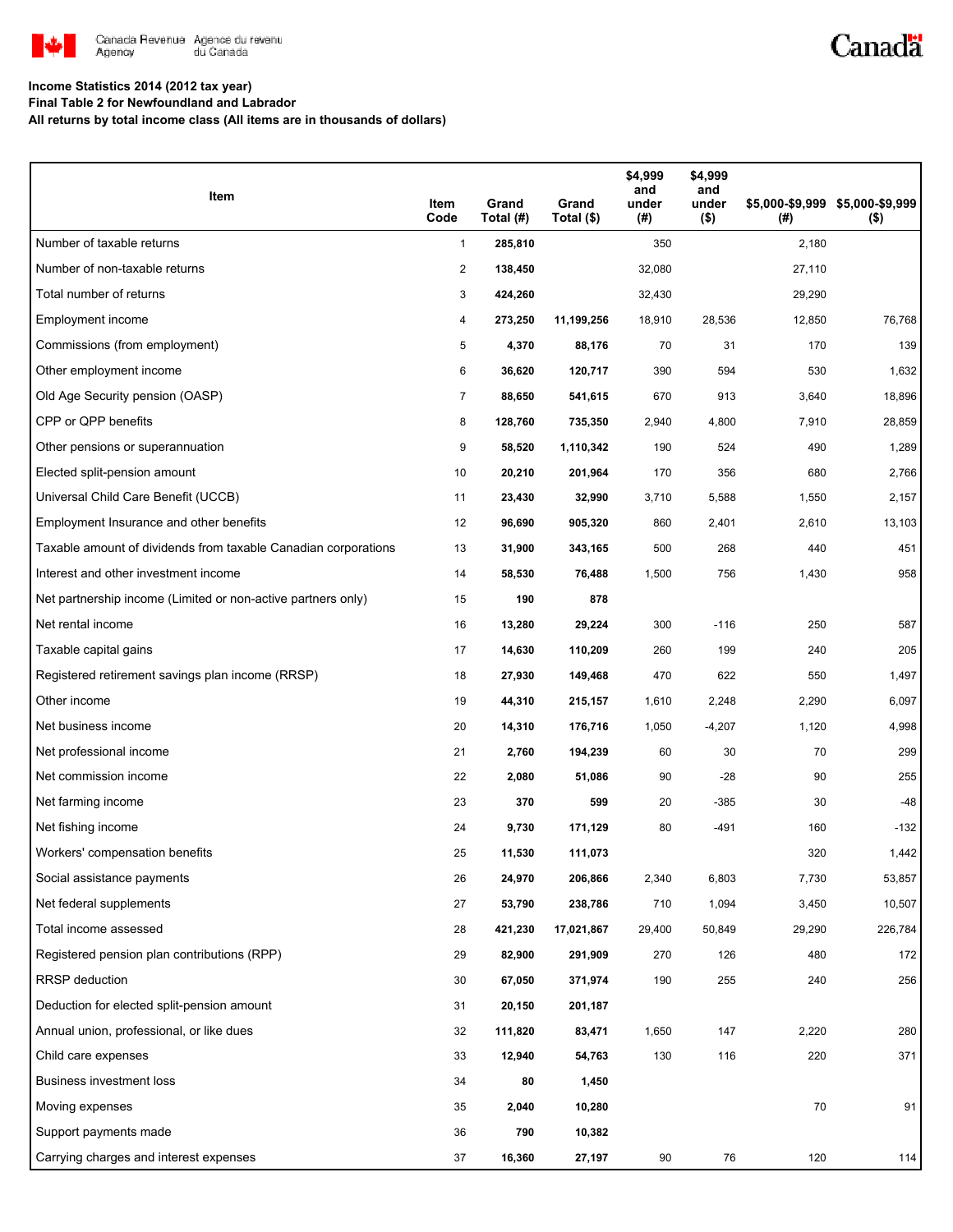

# Canadä

### **Income Statistics 2014 (2012 tax year)**

**Final Table 2 for Newfoundland and Labrador**

**All returns by total income class (All items are in thousands of dollars)**

| Item                                                                                           | Item<br>Code | Grand<br>Total (#) | Grand<br>Total (\$) | \$4,999<br>and<br>under<br>(# ) | \$4,999<br>and<br>under<br>$($ \$) | (# )   | \$5,000-\$9,999 \$5,000-\$9,999<br>$($ \$) |
|------------------------------------------------------------------------------------------------|--------------|--------------------|---------------------|---------------------------------|------------------------------------|--------|--------------------------------------------|
| Deductions for CPP/QPP contributions on self-employment and<br>other earnings                  | 38           | 17,360             | 14,453              | 180                             | 13                                 | 980    | 161                                        |
| Deductions for provincial parental insurance plan (PPIP) premiums<br>on self-employment income | 39           |                    |                     |                                 |                                    |        |                                            |
| Exploration and development expenses                                                           | 40           | 220                | 3,148               |                                 |                                    |        |                                            |
| Other employment expenses                                                                      | 41           | 11,920             | 45,184              | 20                              | 53                                 | 50     | 58                                         |
| Clergy residence deduction                                                                     | 42           | 670                | 6,144               |                                 |                                    |        |                                            |
| Other deductions                                                                               | 43           | 15,390             | 18,249              | 290                             | 271                                | 350    | 208                                        |
| Total deductions before adjustments                                                            | 44           | 204,680            | 1,139,960           | 2,560                           | 1,206                              | 3,980  | 1,762                                      |
| Social benefits repayment                                                                      | 45           | 14,160             | 28,396              |                                 |                                    |        |                                            |
| Net income after adjustments                                                                   | 46           | 420,570            | 15,858,429          | 28,780                          | 54,330                             | 29,280 | 225,047                                    |
| Canadian Forces personnel and police deduction                                                 | 47           | 30                 | 620                 |                                 |                                    |        |                                            |
| Security options deductions                                                                    | 48           | 180                | 7,479               |                                 |                                    |        |                                            |
| Other payments deductions                                                                      | 49           | 88,440             | 556,752             | 3,160                           | 8,175                              | 11,410 | 65,840                                     |
| Non-capital losses of other years                                                              | 50           | 240                | 1,921               |                                 |                                    |        |                                            |
| Net capital losses of other years                                                              | 51           | 2,580              | 4,418               |                                 |                                    | 20     | 29                                         |
| Capital gains deduction                                                                        | 52           | 500                | 42,477              |                                 |                                    |        |                                            |
| Northern residents deductions                                                                  | 53           | 13,000             | 69,522              | 50                              | 23                                 | 60     | 83                                         |
| Additional deductions                                                                          | 54           | 1,630              | 9,641               | 20                              | 19                                 | 60     | 112                                        |
| Farming/fishing losses of prior years                                                          | 55           | 40                 | 382                 |                                 |                                    |        |                                            |
| Total deductions from net income                                                               | 56           | 105,250            | 693,215             | 3,230                           | 8,224                              | 11,530 | 66,088                                     |
| Taxable income assessed                                                                        | 57           | 405,710            | 15,166,102          | 26,800                          | 46,220                             | 23,830 | 159,036                                    |
| Basic personal amount                                                                          | 58           | 424,250            | 4,576,863           | 32,430                          | 345,198                            | 29,290 | 314,108                                    |
| Age amount                                                                                     | 59           | 86,910             | 554,089             | 840                             | 5,393                              | 3,690  | 24,599                                     |
| Spouse or common-law partner amount                                                            | 60           | 27,430             | 178,587             | 570                             | 4,820                              | 590    | 4,517                                      |
| Amount for eligible dependant                                                                  | 61           | 14,460             | 148,604             | 470                             | 4,787                              | 670    | 6,990                                      |
| Amount for children 17 and under                                                               | 62           | 52,010             | 185,246             | 1,120                           | 4,302                              | 1,070  | 3,620                                      |
| Amount for infirm dependants age 18 or older                                                   | 63           | 500                | 2,583               |                                 |                                    |        |                                            |
| CPP or QPP contributions through employment                                                    | 64           | 240,800            | 342,306             | 3,590                           | 969                                | 9,150  | 1,516                                      |
| CPP or QPP contributions on self-employment and other earnings                                 | 65           | 17,360             | 14,453              | 180                             | 13                                 | 980    | 161                                        |
| Employment Insurance premiums                                                                  | 66           | 253,520            | 135,995             | 7,960                           | 793                                | 11,520 | 1,395                                      |
| PPIP premiums paid                                                                             | 67           |                    |                     |                                 |                                    |        |                                            |
| PPIP premiums payable on employment income                                                     | 68           |                    |                     |                                 |                                    |        |                                            |
| PPIP premiums payable on self-employment income                                                | 69           |                    |                     |                                 |                                    |        |                                            |
| Volunteer firefighters' amount                                                                 | 70           | 4,500              | 13,511              |                                 |                                    | 40     | 116                                        |
| Canada employment amount                                                                       | 71           | 275,830            | 289,837             | 11,880                          | 11,432                             | 12,940 | 13,591                                     |
| Public transit amount                                                                          | 72           | 2,120              | 867                 | 200                             | 61                                 | 220    | 74                                         |
| Children's fitness amount                                                                      | 73           | 21,450             | 11,954              | 90                              | 35                                 | 100    | 45                                         |
| Children's arts amount                                                                         | 74           | 8,120              | 4,205               | 30                              | 13                                 | 30     | 12                                         |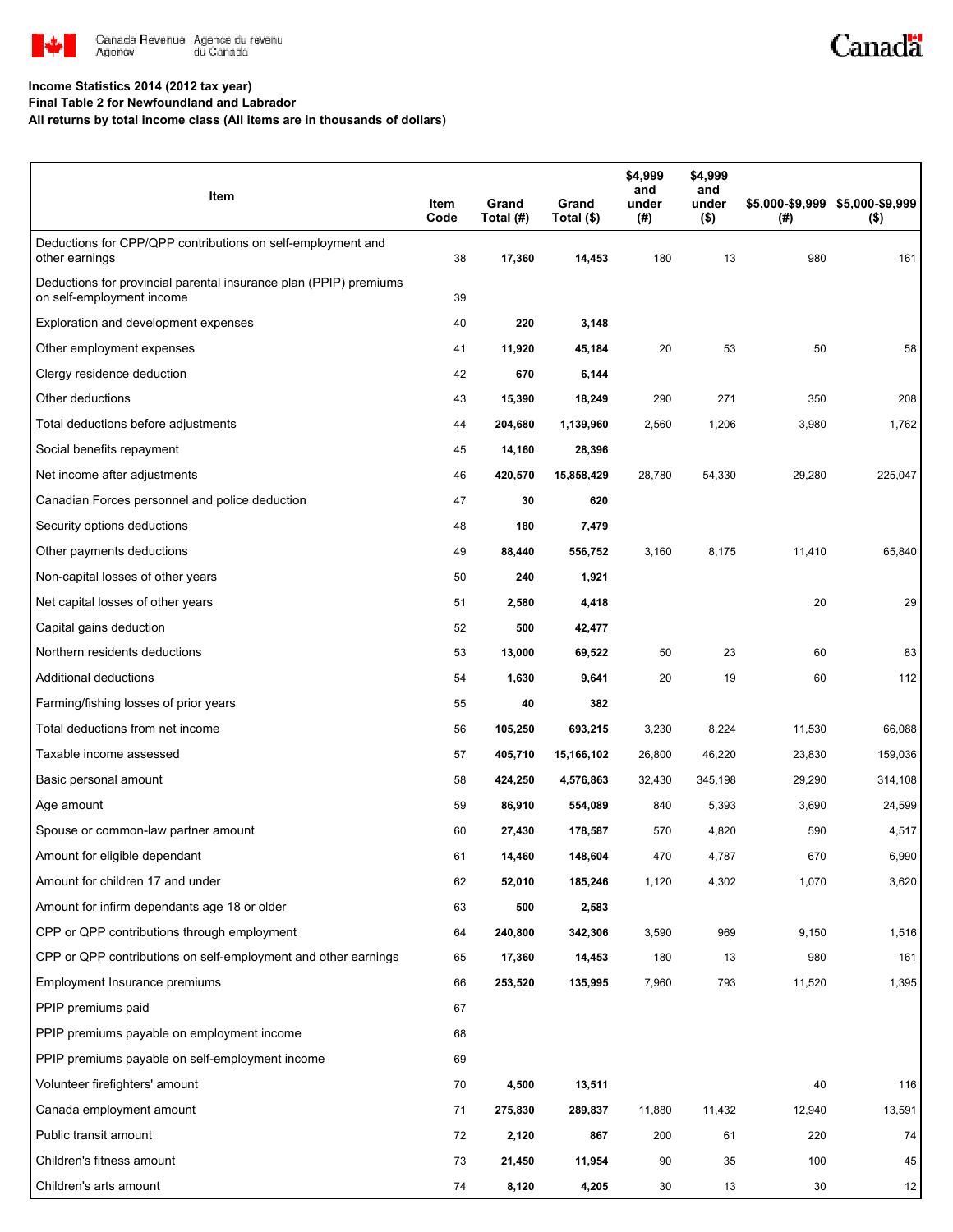

## Canadä

#### **Income Statistics 2014 (2012 tax year)**

**Final Table 2 for Newfoundland and Labrador**

**All returns by total income class (All items are in thousands of dollars)**

| Item                                                              |              |                    |                     | \$4,999<br>and | \$4,999<br>and   |        |                                            |
|-------------------------------------------------------------------|--------------|--------------------|---------------------|----------------|------------------|--------|--------------------------------------------|
|                                                                   | Item<br>Code | Grand<br>Total (#) | Grand<br>Total (\$) | under<br>(#)   | under<br>$($ \$) | (#)    | \$5,000-\$9,999 \$5,000-\$9,999<br>$($ \$) |
| Home buyers' amount                                               | 75           | 2,610              | 12,185              |                |                  |        |                                            |
| Pension income amount                                             | 76           | 73,090             | 139,432             | 340            | 448              | 1,110  | 1,737                                      |
| Caregiver amount                                                  | 77           | 5,010              | 23,655              | 30             | 107              | 30     | 169                                        |
| Disability amount                                                 | 78           | 13,590             | 102,238             | 490            | 3,799            | 1,430  | 10.762                                     |
| Disability amount transferred from a dependant                    | 79           | 5,530              | 53,485              | 60             | 533              | 50     | 451                                        |
| Interest paid on student loans                                    | 80           | 15,910             | 8,393               | 80             | 22               | 100    | 33                                         |
| Tuition, education, and textbook amounts                          | 81           | 27,330             | 129,873             |                |                  |        |                                            |
| Tuition, education, and textbook amounts transferred from a child | 82           | 10,160             | 46,712              |                |                  |        |                                            |
| Amounts transferred from spouse or common-law partner             | 83           | 21,830             | 118,084             | 740            | 3,429            | 990    | 3,922                                      |
| Medical expenses                                                  | 84           | 90,170             | 195,272             | 990            | 913              | 1,310  | 1,579                                      |
| Total tax credits on personal amounts                             | 85           | 424,260            | 1,093,282           | 32,430         | 58,080           | 29,290 | 58,424                                     |
| Allowable charitable donations and government gifts               | 86           | 86,220             | 86,688              | 90             | 27               | 240    | 93                                         |
| Eligible cultural and ecological gifts                            | 87           | 100                | 296                 |                |                  |        |                                            |
| Total tax credit on donations and gifts                           | 88           | 85,060             | 22,762              | 80             | 6                | 230    | 23                                         |
| Total federal non-refundable tax credits                          | 89           | 424,260            | 1,116,043           | 32,430         | 58,086           | 29,290 | 58,446                                     |
| Federal dividend tax credit                                       | 90           | 28,910             | 46,192              | 60             |                  | 30     |                                            |
| Overseas employment tax credit                                    | 91           | 600                | 6,561               |                |                  |        |                                            |
| Minimum tax carryover                                             | 92           | 370                | 1,018               |                |                  |        |                                            |
| Basic federal tax                                                 | 93           | 261,110            | 1,703,051           | 150            | 20               | 240    | 89                                         |
| Federal Foreign Tax Credit                                        | 94           | 6,870              | 12,178              |                |                  |        |                                            |
| Federal Political contribution tax credit                         | 95           | 930                | 174                 |                |                  |        |                                            |
| <b>Investment Tax Credit</b>                                      | 96           | 820                | 931                 |                |                  |        |                                            |
| Labour-sponsored funds tax credit                                 | 97           | 20                 | 10                  |                |                  |        |                                            |
| Alternative minimum tax payable                                   | 98           | 410                | 1,587               |                |                  |        |                                            |
| Net federal tax                                                   | 99           | 260,770            | 1,689,783           | 140            | 20               | 240    | 89                                         |
| CPP contributions on self-employment                              | 100          | 17,360             | 28,906              | 180            | 26               | 980    | 322                                        |
| Social Benefits repayment                                         | 101          | 14,160             | 28,396              |                |                  |        |                                            |
| Net Provincial Tax                                                | 102          | 277,690            | 1,068,418           | 120            | 12               | 1,210  | 107                                        |
| Total tax payable                                                 | 103          | 285,810            | 2,815,534           | 350            | 58               | 2,180  | 518                                        |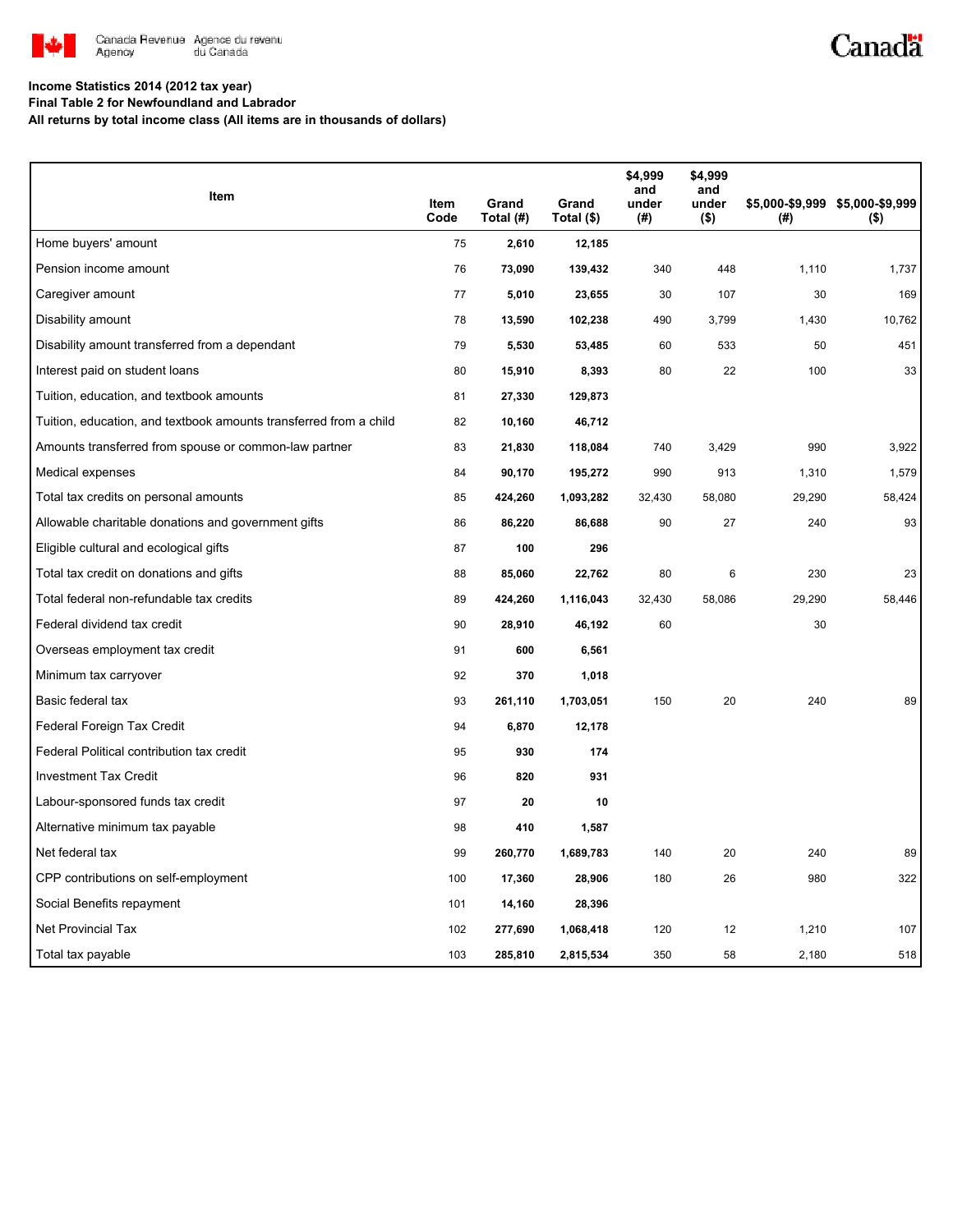| Item                                                                          | Item<br>Code   | (#)    | $($ \$) | (#)    | \$10,000-\$14,999 \$10,000-\$14,999 \$15,000-\$19,999 \$15,000-\$19,999 \$20,000-\$24,999 \$20,000-\$24,999<br>$($ \$) | (#)    | $($ \$) |
|-------------------------------------------------------------------------------|----------------|--------|---------|--------|------------------------------------------------------------------------------------------------------------------------|--------|---------|
| Number of taxable returns                                                     | $\mathbf{1}$   | 9,450  |         | 19,830 |                                                                                                                        | 28,850 |         |
| Number of non-taxable returns                                                 | $\overline{2}$ | 33,580 |         | 33,650 |                                                                                                                        | 7,230  |         |
| Total number of returns                                                       | 3              | 43,030 |         | 53,490 |                                                                                                                        | 36,090 |         |
| Employment income                                                             | 4              | 15,810 | 135,822 | 19,350 | 228,768                                                                                                                | 21,320 | 344,886 |
| Commissions (from employment)                                                 | 5              | 250    | 295     | 310    | 630                                                                                                                    | 340    | 934     |
| Other employment income                                                       | 6              | 620    | 1,687   | 920    | 2,298                                                                                                                  | 1,450  | 3,018   |
| Old Age Security pension (OASP)                                               | $\overline{7}$ | 13,460 | 82,508  | 28,290 | 180,766                                                                                                                | 10,990 | 68,951  |
| CPP or QPP benefits                                                           | 8              | 17,620 | 63,296  | 29,990 | 147,885                                                                                                                | 14,480 | 97,151  |
| Other pensions or superannuation                                              | 9              | 1,480  | 4,616   | 5,780  | 19,477                                                                                                                 | 8,490  | 57,831  |
| Elected split-pension amount                                                  | 10             | 2,050  | 12,726  | 2,890  | 23,667                                                                                                                 | 2,670  | 27,132  |
| Universal Child Care Benefit (UCCB)                                           | 11             | 2,870  | 4,021   | 2,870  | 4,147                                                                                                                  | 2,080  | 2,767   |
| Employment Insurance and other<br>benefits                                    | 12             | 7,240  | 49,486  | 11,460 | 93,810                                                                                                                 | 12,190 | 119,545 |
| Taxable amount of dividends from<br>taxable Canadian corporations             | 13             | 840    | 877     | 1,410  | 1,815                                                                                                                  | 1,610  | 2,345   |
| Interest and other investment income                                          | 14             | 2,670  | 1,728   | 4,440  | 3,284                                                                                                                  | 4,410  | 3,961   |
| Net partnership income (Limited or<br>non-active partners only)               | 15             |        |         |        |                                                                                                                        |        |         |
| Net rental income                                                             | 16             | 400    | 691     | 500    | 1,098                                                                                                                  | 540    | 1,069   |
| Taxable capital gains                                                         | 17             | 360    | 343     | 540    | 458                                                                                                                    | 660    | 686     |
| Registered retirement savings plan<br>income (RRSP)                           | 18             | 940    | 3,069   | 1,290  | 4,360                                                                                                                  | 1,640  | 5,734   |
| Other income                                                                  | 19             | 2,440  | 8,071   | 2,750  | 9,109                                                                                                                  | 2,680  | 9,363   |
| Net business income                                                           | 20             | 1,280  | 8,484   | 1,220  | 9,122                                                                                                                  | 1,070  | 9,718   |
| Net professional income                                                       | 21             | 90     | 463     | 90     | 592                                                                                                                    | 90     | 848     |
| Net commission income                                                         | 22             | 110    | 512     | 160    | 914                                                                                                                    | 150    | 1,102   |
| Net farming income                                                            | 23             | 20     | -57     | 30     | $-1$                                                                                                                   | 20     | $-34$   |
| Net fishing income                                                            | 24             | 490    | 482     | 780    | 2,870                                                                                                                  | 1,150  | 7,234   |
| Workers' compensation benefits                                                | 25             | 840    | 5,392   | 1,480  | 10,569                                                                                                                 | 1,680  | 16,335  |
| Social assistance payments                                                    | 26             | 9,520  | 98,626  | 3,300  | 33,941                                                                                                                 | 1,000  | 6,851   |
| Net federal supplements                                                       | 27             | 12,820 | 54,756  | 26,200 | 145,476                                                                                                                | 7,310  | 19,342  |
| Total income assessed                                                         | 28             | 43,030 | 538,328 | 53,490 | 925,671                                                                                                                | 36,090 | 807,565 |
| Registered pension plan contributions<br>(RPP)                                | 29             | 840    | 497     | 1,270  | 733                                                                                                                    | 2,040  | 1,616   |
| RRSP deduction                                                                | 30             | 500    | 714     | 980    | 1,358                                                                                                                  | 1,760  | 2,785   |
| Deduction for elected split-pension<br>amount                                 | 31             | 90     | 120     | 380    | 626                                                                                                                    | 1,100  | 3,037   |
| Annual union, professional, or like<br>dues                                   | 32             | 3,140  | 504     | 4,650  | 866                                                                                                                    | 6,040  | 1,422   |
| Child care expenses                                                           | 33             | 350    | 729     | 610    | 1,382                                                                                                                  | 880    | 2,365   |
| Business investment loss                                                      | 34             |        |         |        |                                                                                                                        |        |         |
| Moving expenses                                                               | 35             | 90     | 133     | 130    | 264                                                                                                                    | 140    | 378     |
| Support payments made                                                         | 36             |        |         | 10     | 47                                                                                                                     | 20     | 75      |
| Carrying charges and interest<br>expenses                                     | 37             | 210    | 178     | 520    | 386                                                                                                                    | 740    | 565     |
| Deductions for CPP/QPP contributions<br>on self-employment and other earnings | 38             | 1,220  | 368     | 1,380  | 509                                                                                                                    | 1,710  | 723     |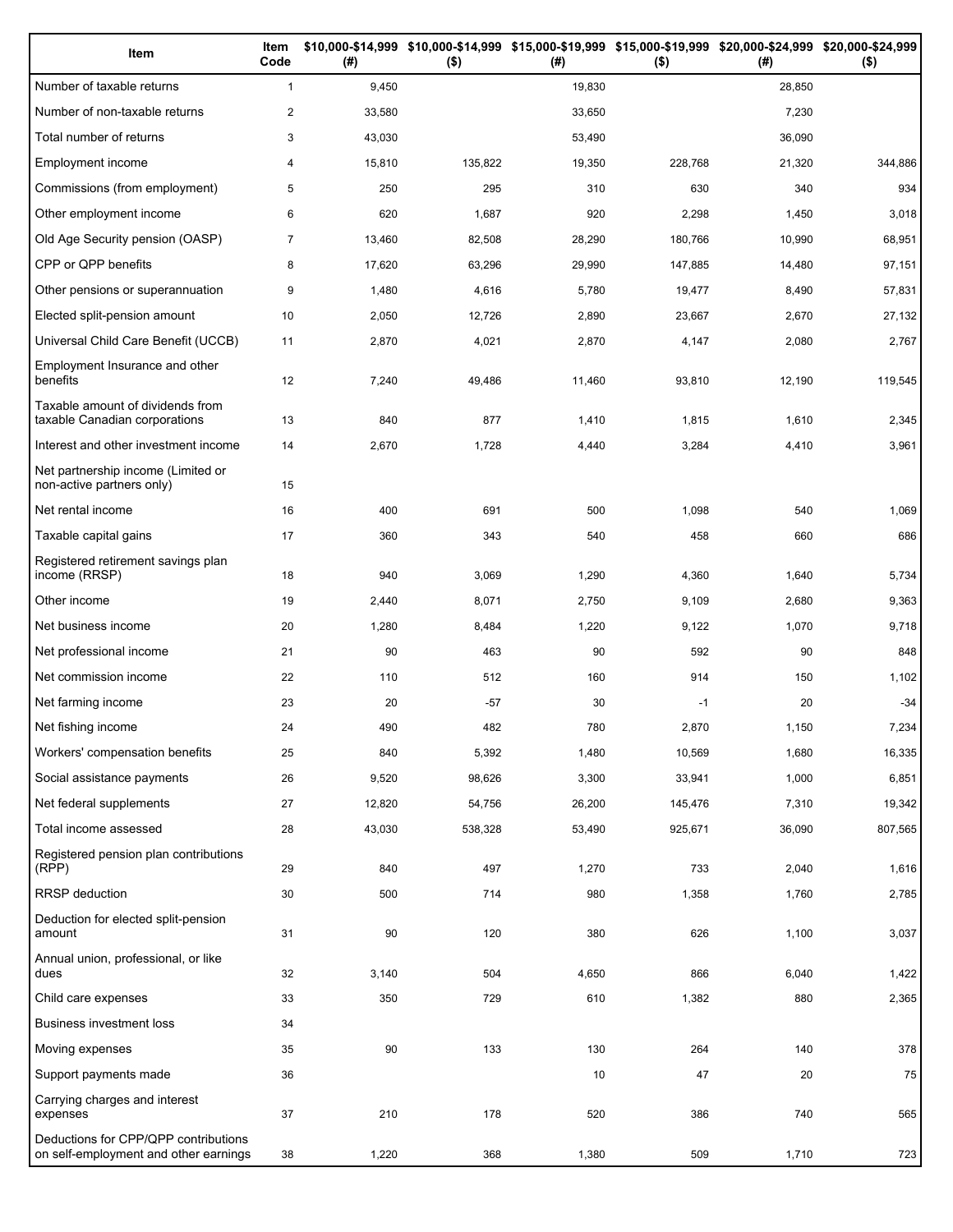| Item                                                                                              | Item<br>Code | (# )   | \$10,000-\$14,999 \$10,000-\$14,999 \$15,000-\$19,999 \$15,000-\$19,999 \$20,000-\$24,999 \$20,000-\$24,999<br>$($ \$) | (#)    | $($ \$) | (# )   | $($ \$) |
|---------------------------------------------------------------------------------------------------|--------------|--------|------------------------------------------------------------------------------------------------------------------------|--------|---------|--------|---------|
| Deductions for provincial parental<br>insurance plan (PPIP) premiums on<br>self-employment income | 39           |        |                                                                                                                        |        |         |        |         |
| Exploration and development expenses                                                              | 40           |        |                                                                                                                        |        |         |        |         |
| Other employment expenses                                                                         | 41           | 90     | 141                                                                                                                    | 230    | 386     | 450    | 908     |
| Clergy residence deduction                                                                        | 42           |        |                                                                                                                        | 20     | 53      | 20     | 96      |
| Other deductions                                                                                  | 43           | 850    | 555                                                                                                                    | 1,590  | 982     | 1,790  | 1,103   |
| Total deductions before adjustments                                                               | 44           | 6,020  | 4,079                                                                                                                  | 8,980  | 7,612   | 12,140 | 15,127  |
| Social benefits repayment                                                                         | 45           |        |                                                                                                                        |        |         |        |         |
| Net income after adjustments                                                                      | 46           | 43,020 | 534,371                                                                                                                | 53,480 | 918,069 | 36,080 | 792,454 |
| Canadian Forces personnel and police<br>deduction                                                 | 47           |        |                                                                                                                        |        |         |        |         |
| Security options deductions                                                                       | 48           |        |                                                                                                                        |        |         |        |         |
| Other payments deductions                                                                         | 49           | 22,760 | 158,775                                                                                                                | 30,360 | 190,025 | 9,540  | 42,528  |
| Non-capital losses of other years                                                                 | 50           | 30     | 53                                                                                                                     | 20     | 96      | 40     | 143     |
| Net capital losses of other years                                                                 | 51           |        |                                                                                                                        | 50     | 60      | 80     | 72      |
| Capital gains deduction                                                                           | 52           |        |                                                                                                                        |        |         |        |         |
| Northern residents deductions                                                                     | 53           | 270    | 628                                                                                                                    | 480    | 1,427   | 620    | 2,096   |
| Additional deductions                                                                             | 54           | 140    | 302                                                                                                                    | 310    | 1,038   | 330    | 1,432   |
| Farming/fishing losses of prior years                                                             | 55           |        |                                                                                                                        |        |         |        |         |
| Total deductions from net income                                                                  | 56           | 23,130 | 159,809                                                                                                                | 30,940 | 192,688 | 10,350 | 46,346  |
| Taxable income assessed                                                                           | 57           | 37,230 | 374,656                                                                                                                | 52,500 | 725,473 | 35,820 | 746,144 |
| Basic personal amount                                                                             | 58           | 43,030 | 463,440                                                                                                                | 53,490 | 577,779 | 36,090 | 389,876 |
| Age amount                                                                                        | 59           | 13,500 | 90,580                                                                                                                 | 28,310 | 190,167 | 11,010 | 73,950  |
| Spouse or common-law partner<br>amount                                                            | 60           | 1,580  | 11,305                                                                                                                 | 3,280  | 14,111  | 2,880  | 14,026  |
| Amount for eligible dependant                                                                     | 61           | 1,620  | 17,025                                                                                                                 | 1,920  | 20,110  | 1,890  | 19,461  |
| Amount for children 17 and under                                                                  | 62           | 2,520  | 8,925                                                                                                                  | 3,190  | 11,114  | 3,340  | 11,356  |
| Amount for infirm dependants age 18<br>or older                                                   | 63           | 20     | 109                                                                                                                    | 40     | 218     | 60     | 308     |
| CPP or QPP contributions through<br>employment                                                    | 64           | 12,930 | 3,990                                                                                                                  | 17,450 | 7,988   | 19,950 | 13,301  |
| CPP or QPP contributions on<br>self-employment and other earnings                                 | 65           | 1,220  | 368                                                                                                                    | 1,380  | 509     | 1,710  | 723     |
| Employment Insurance premiums                                                                     | 66           | 14,370 | 2,496                                                                                                                  | 18,610 | 4,256   | 21,120 | 6,459   |
| PPIP premiums paid                                                                                | 67           |        |                                                                                                                        |        |         |        |         |
| PPIP premiums payable on<br>employment income                                                     | 68           |        |                                                                                                                        |        |         |        |         |
| PPIP premiums payable on<br>self-employment income                                                | 69           |        |                                                                                                                        |        |         |        |         |
| Volunteer firefighters' amount                                                                    | 70           | 80     | 246                                                                                                                    | 160    | 468     | 260    | 771     |
| Canada employment amount                                                                          | 71           | 15,980 | 16,744                                                                                                                 | 19,770 | 20,947  | 22,180 | 23,269  |
| Public transit amount                                                                             | 72           | 210    | 76                                                                                                                     | 240    | 91      | 260    | 119     |
| Children's fitness amount                                                                         | 73           | 220    | 91                                                                                                                     | 420    | 158     | 620    | 263     |
| Children's arts amount                                                                            | 74           | 60     | 22                                                                                                                     | 100    | 42      | 170    | 69      |
| Home buyers' amount                                                                               | 75           | 10     | 56                                                                                                                     | 50     | 199     | 80     | 345     |
| Pension income amount                                                                             | 76           | 3,370  | 5,694                                                                                                                  | 8,330  | 13,914  | 10,580 | 20,353  |
| Caregiver amount                                                                                  | 77           | 130    | 570                                                                                                                    | 330    | 1,455   | 490    | 2,233   |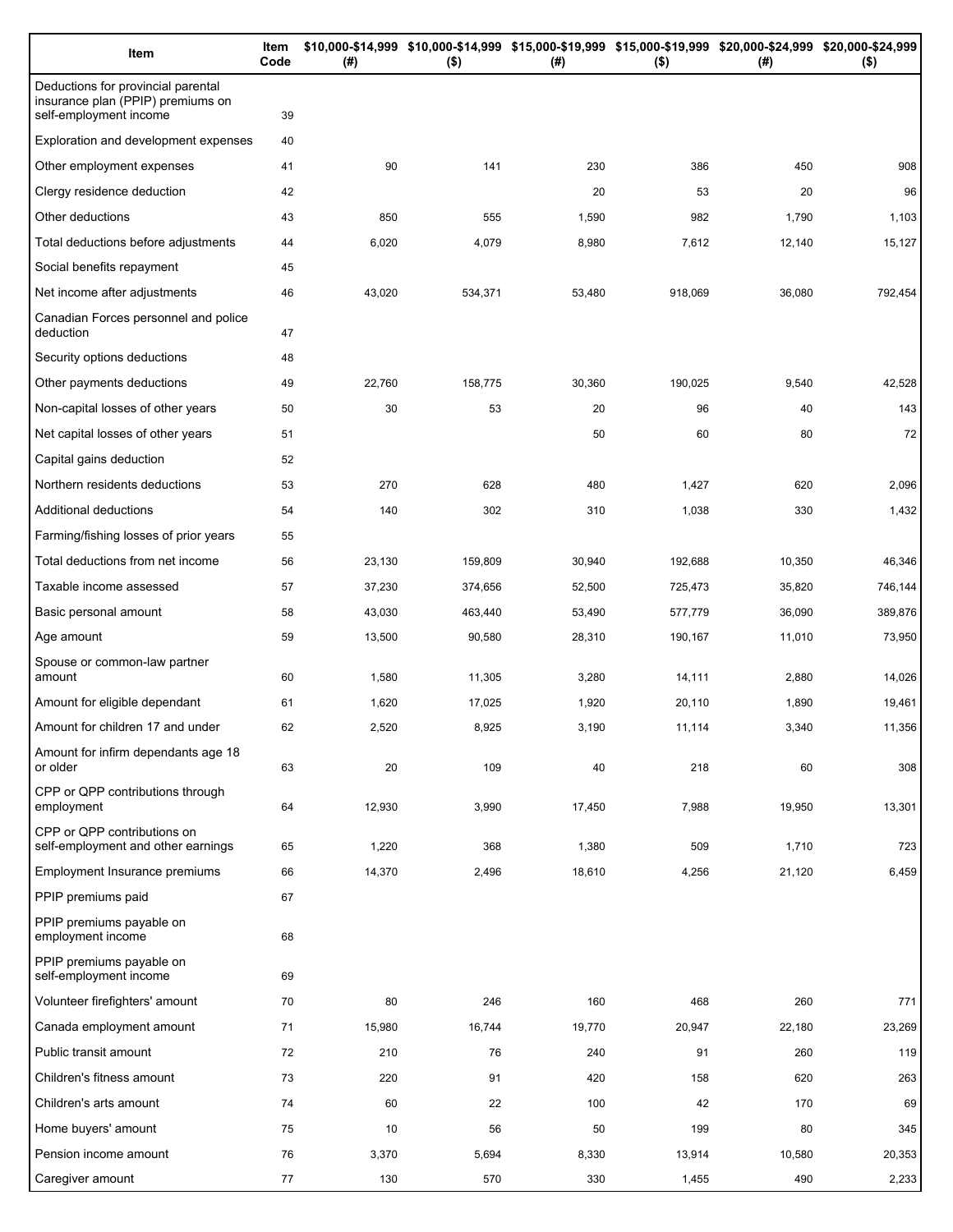| Item                                                                 | Item<br>Code | (#)    | \$10,000-\$14,999 \$10,000-\$14,999 \$15,000-\$19,999 \$15,000-\$19,999 \$20,000-\$24,999 \$20,000-\$24,999<br>$($ \$) | (#)    | $($ \$) | (# )   | $($ \$)        |
|----------------------------------------------------------------------|--------------|--------|------------------------------------------------------------------------------------------------------------------------|--------|---------|--------|----------------|
| Disability amount                                                    | 78           | 1,620  | 11,988                                                                                                                 | 1,800  | 13,463  | 1,820  | 13,650         |
| Disability amount transferred from a<br>dependant                    | 79           | 170    | 1,871                                                                                                                  | 310    | 2,964   | 410    | 3,626          |
| Interest paid on student loans                                       | 80           | 310    | 119                                                                                                                    | 830    | 315     | 1,170  | 497            |
| Tuition, education, and textbook<br>amounts                          | 81           | 2,520  | 2,894                                                                                                                  | 4,350  | 16,143  | 3,540  | 20,141         |
| Tuition, education, and textbook<br>amounts transferred from a child | 82           | 20     | 70                                                                                                                     | 110    | 414     | 220    | 876            |
| Amounts transferred from spouse or<br>common-law partner             | 83           | 3,810  | 20,618                                                                                                                 | 4,360  | 26,299  | 2,900  | 17,650         |
| Medical expenses                                                     | 84           | 4,260  | 5,980                                                                                                                  | 9,270  | 17,202  | 12,500 | 25,386         |
| Total tax credits on personal amounts                                | 85           | 43,030 | 99,792                                                                                                                 | 53,490 | 141,049 | 36,090 | 98,807         |
| Allowable charitable donations and<br>government gifts               | 86           | 1,090  | 528                                                                                                                    | 4,490  | 5,035   | 6,870  | 4,760          |
| Eligible cultural and ecological gifts                               | 87           |        |                                                                                                                        | 10     | 8       | 20     | 12             |
| Total tax credit on donations and gifts                              | 88           | 1,070  | 132                                                                                                                    | 4,430  | 762     | 6,780  | 1,228          |
| Total federal non-refundable tax credits                             | 89           | 43,030 | 99,924                                                                                                                 | 53,490 | 141,812 | 36,090 | 100,035        |
| Federal dividend tax credit                                          | 90           | 250    | 16                                                                                                                     | 600    | 82      | 1,140  | 175            |
| Overseas employment tax credit                                       | 91           |        |                                                                                                                        |        |         |        |                |
| Minimum tax carryover                                                | 92           |        |                                                                                                                        |        |         | 10     | 10             |
| Basic federal tax                                                    | 93           | 5,320  | 1,147                                                                                                                  | 14,560 | 8,322   | 22,800 | 22,176         |
| Federal Foreign Tax Credit                                           | 94           | 20     |                                                                                                                        | 90     | 6       |        |                |
| Federal Political contribution tax credit                            | 95           |        |                                                                                                                        |        |         | 20     | $\overline{2}$ |
| <b>Investment Tax Credit</b>                                         | 96           |        |                                                                                                                        | 70     | 23      | 100    | 52             |
| Labour-sponsored funds tax credit                                    | 97           |        |                                                                                                                        |        |         |        |                |
| Alternative minimum tax payable                                      | 98           |        |                                                                                                                        |        |         |        |                |
| Net federal tax                                                      | 99           | 5.260  | 1.142                                                                                                                  | 14,510 | 8.294   | 22.760 | 22,122         |
| CPP contributions on self-employment                                 | 100          | 1,220  | 737                                                                                                                    | 1,380  | 1,017   | 1,710  | 1,445          |
| Social Benefits repayment                                            | 101          |        |                                                                                                                        |        |         |        |                |
| <b>Net Provincial Tax</b>                                            | 102          | 6,460  | 1,624                                                                                                                  | 17,160 | 6,900   | 28,370 | 20,220         |
| Total tax payable                                                    | 103          | 9,450  | 3,504                                                                                                                  | 19,830 | 16,213  | 28,850 | 43,791         |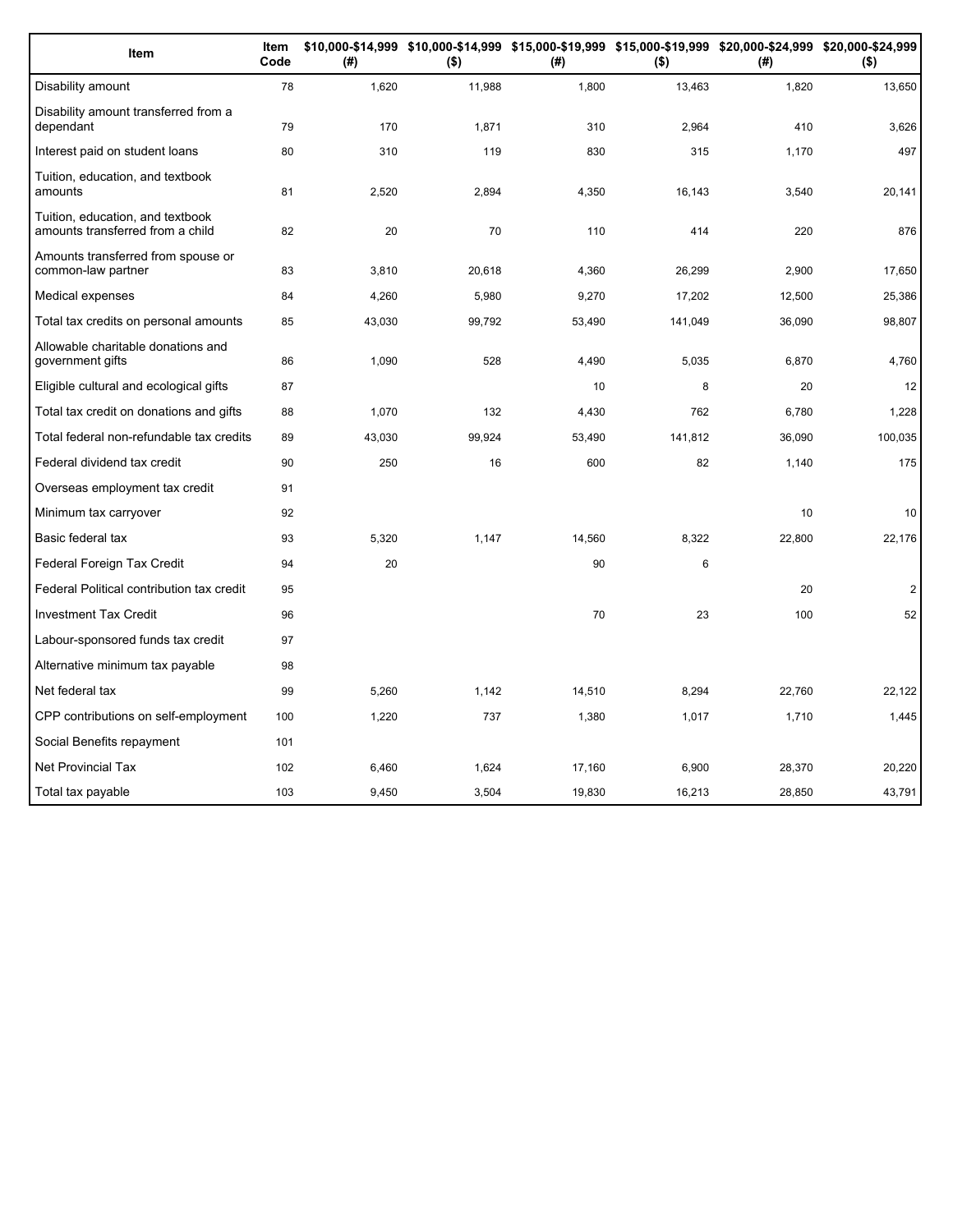| Item                                                                          | Item<br>Code   | (#)    | \$25,000-\$29,999 \$25,000-\$29,999 \$30,000-\$34,999 \$30,000-\$34,999 \$35,000-\$39,999 \$35,000-\$39,999<br>$($ \$) | (#)    | $($ \$) | (#)    | $($ \$) |
|-------------------------------------------------------------------------------|----------------|--------|------------------------------------------------------------------------------------------------------------------------|--------|---------|--------|---------|
| Number of taxable returns                                                     | $\mathbf{1}$   | 27,500 |                                                                                                                        | 25,970 |         | 24,290 |         |
| Number of non-taxable returns                                                 | $\overline{2}$ | 2,860  |                                                                                                                        | 1,050  |         | 420    |         |
| Total number of returns                                                       | 3              | 30,360 |                                                                                                                        | 27,020 |         | 24,710 |         |
| Employment income                                                             | 4              | 20,440 | 402,194                                                                                                                | 18,880 | 446,929 | 18,560 | 559,918 |
| Commissions (from employment)                                                 | 5              | 340    | 1,487                                                                                                                  | 340    | 1,882   | 300    | 2,187   |
| Other employment income                                                       | 6              | 1,860  | 4,057                                                                                                                  | 2,320  | 5,394   | 2,440  | 5,759   |
| Old Age Security pension (OASP)                                               | $\overline{7}$ | 6,890  | 42,388                                                                                                                 | 5,490  | 33,469  | 4,070  | 24,855  |
| CPP or QPP benefits                                                           | 8              | 10,590 | 70,742                                                                                                                 | 9,030  | 62,598  | 7,020  | 49,985  |
| Other pensions or superannuation                                              | 9              | 6,650  | 77,066                                                                                                                 | 6,100  | 95,619  | 5,210  | 106,338 |
| Elected split-pension amount                                                  | 10             | 2,380  | 27,882                                                                                                                 | 2,350  | 27,740  | 1,300  | 15,841  |
| Universal Child Care Benefit (UCCB)                                           | 11             | 1,770  | 2,365                                                                                                                  | 1,530  | 2,059   | 1,310  | 1,771   |
| Employment Insurance and other<br>benefits                                    | 12             | 11,540 | 130,572                                                                                                                | 10,410 | 122,136 | 8,090  | 88,494  |
| Taxable amount of dividends from<br>taxable Canadian corporations             | 13             | 1,660  | 3,053                                                                                                                  | 1,900  | 4,958   | 1,850  | 6,329   |
| Interest and other investment income                                          | 14             | 4,080  | 3,709                                                                                                                  | 4,100  | 3,798   | 3,890  | 3,754   |
| Net partnership income (Limited or<br>non-active partners only)               | 15             |        |                                                                                                                        |        |         |        |         |
| Net rental income                                                             | 16             | 600    | 1,080                                                                                                                  | 680    | 1,316   | 760    | 1,198   |
| Taxable capital gains                                                         | 17             | 680    | 952                                                                                                                    | 820    | 1,138   | 800    | 1,139   |
| Registered retirement savings plan<br>income (RRSP)                           | 18             | 1,730  | 7,472                                                                                                                  | 2,010  | 9,294   | 2,010  | 8,905   |
| Other income                                                                  | 19             | 2,800  | 11,076                                                                                                                 | 2,950  | 12,284  | 2,780  | 11,499  |
| Net business income                                                           | 20             | 970    | 9,649                                                                                                                  | 920    | 9,739   | 750    | 7,384   |
| Net professional income                                                       | 21             | 80     | 1,024                                                                                                                  | 70     | 774     | 60     | 990     |
| Net commission income                                                         | 22             | 130    | 1,082                                                                                                                  | 140    | 1,836   | 130    | 1,829   |
| Net farming income                                                            | 23             | 30     | $-61$                                                                                                                  | 30     | -99     | 20     | 99      |
| Net fishing income                                                            | 24             | 1,290  | 10,657                                                                                                                 | 1,110  | 12,018  | 940    | 14,204  |
| Workers' compensation benefits                                                | 25             | 1,470  | 16,808                                                                                                                 | 1,430  | 17,805  | 1,090  | 12,009  |
| Social assistance payments                                                    | 26             | 460    | 2,997                                                                                                                  | 260    | 1,758   | 130    | 900     |
| Net federal supplements                                                       | 27             | 1,730  | 3,960                                                                                                                  | 660    | 1,684   | 370    | 833     |
| Total income assessed                                                         | 28             | 30,360 | 832,993                                                                                                                | 27,020 | 877,096 | 24,710 | 926,962 |
| Registered pension plan contributions<br>(RPP)                                | 29             | 2,830  | 2,764                                                                                                                  | 3,890  | 5,116   | 7,020  | 13,413  |
| RRSP deduction                                                                | 30             | 2,480  | 4,212                                                                                                                  | 3,160  | 6,010   | 3,840  | 8,275   |
| Deduction for elected split-pension<br>amount                                 | 31             | 1,830  | 7,663                                                                                                                  | 2,080  | 11,916  | 2,240  | 16,871  |
| Annual union, professional, or like<br>dues                                   | 32             | 6,610  | 1,882                                                                                                                  | 6,730  | 2,342   | 8,770  | 4,148   |
| Child care expenses                                                           | 33             | 1,000  | 3,035                                                                                                                  | 1,180  | 4,223   | 1,180  | 4,726   |
| Business investment loss                                                      | 34             |        |                                                                                                                        |        |         |        |         |
| Moving expenses                                                               | 35             | 150    | 467                                                                                                                    | 140    | 342     | 130    | 481     |
| Support payments made                                                         | 36             | 30     | 103                                                                                                                    | 20     | 112     | 40     | 182     |
| Carrying charges and interest<br>expenses                                     | 37             | 830    | 595                                                                                                                    | 1,000  | 724     | 1,070  | 899     |
| Deductions for CPP/QPP contributions<br>on self-employment and other earnings | 38             | 1,810  | 863                                                                                                                    | 1,680  | 998     | 1,390  | 1,049   |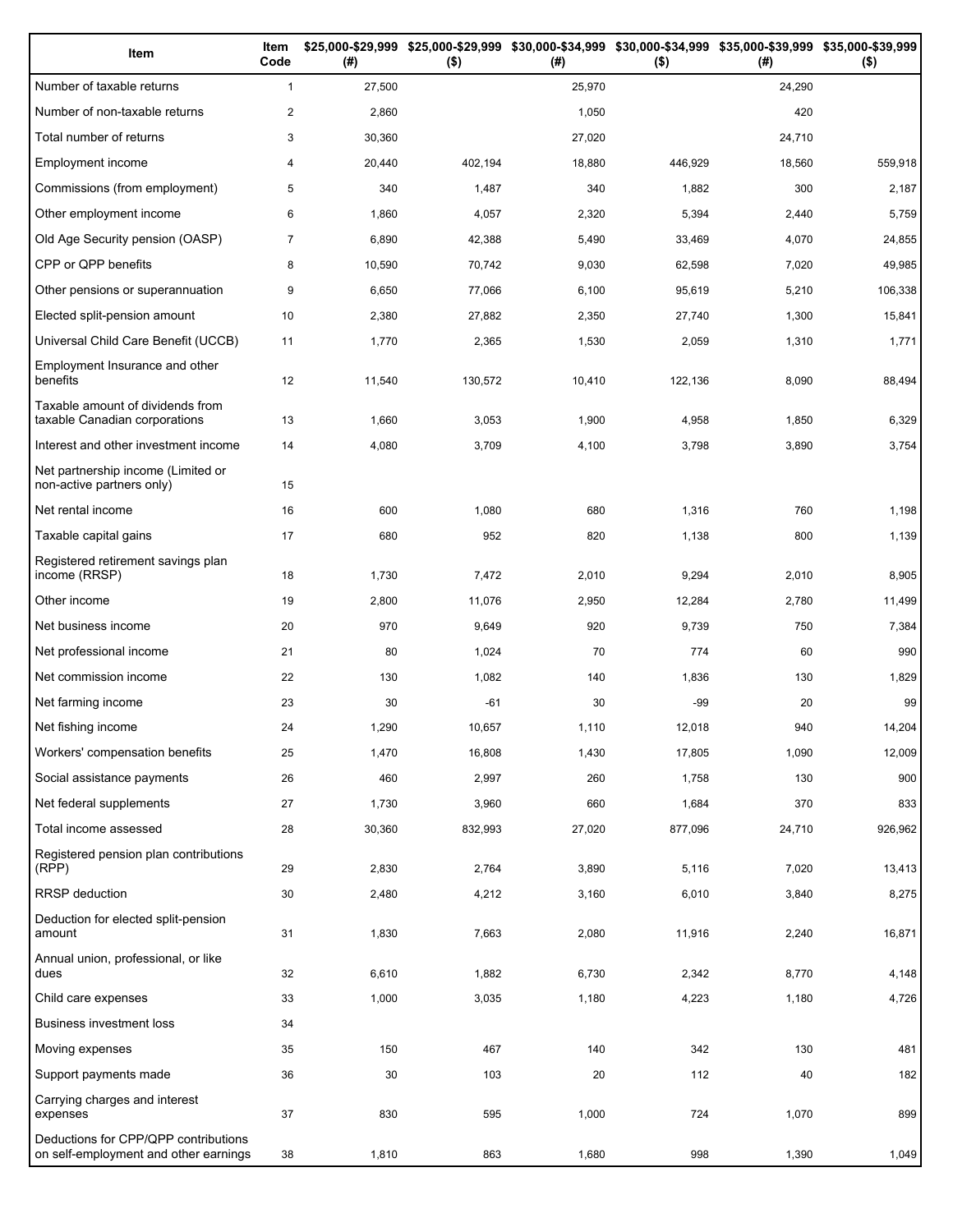| Item                                                                                              | Item<br>Code | (# )   | \$25,000-\$29,999 \$25,000-\$29,999 \$30,000-\$34,999 \$30,000-\$34,999 \$35,000-\$39,999 \$35,000-\$39,999<br>$($ \$) | (# )   | $($ \$) | (# )   | $($ \$) |
|---------------------------------------------------------------------------------------------------|--------------|--------|------------------------------------------------------------------------------------------------------------------------|--------|---------|--------|---------|
| Deductions for provincial parental<br>insurance plan (PPIP) premiums on<br>self-employment income | 39           |        |                                                                                                                        |        |         |        |         |
| Exploration and development expenses                                                              | 40           |        |                                                                                                                        |        |         |        |         |
| Other employment expenses                                                                         | 41           | 710    | 1,650                                                                                                                  | 920    | 2,284   | 880    | 2,569   |
| Clergy residence deduction                                                                        | 42           | 60     | 457                                                                                                                    | 90     | 701     | 50     | 326     |
| Other deductions                                                                                  | 43           | 1,650  | 1,113                                                                                                                  | 1,590  | 1,038   | 1,290  | 969     |
| Total deductions before adjustments                                                               | 44           | 13,870 | 24,819                                                                                                                 | 14,660 | 35,824  | 16,500 | 53,993  |
| Social benefits repayment                                                                         | 45           |        |                                                                                                                        |        |         |        |         |
| Net income after adjustments                                                                      | 46           | 30,350 | 808,180                                                                                                                | 27,020 | 841,272 | 24,700 | 872,972 |
| Canadian Forces personnel and police<br>deduction                                                 | 47           |        |                                                                                                                        |        |         |        |         |
| Security options deductions                                                                       | 48           |        |                                                                                                                        |        |         |        |         |
| Other payments deductions                                                                         | 49           | 3,550  | 23,765                                                                                                                 | 2,300  | 21,247  | 1,550  | 13,741  |
| Non-capital losses of other years                                                                 | 50           | 20     | 143                                                                                                                    | 30     | 177     | 20     | 63      |
| Net capital losses of other years                                                                 | 51           | 120    | 63                                                                                                                     | 130    | 128     | 130    | 130     |
| Capital gains deduction                                                                           | 52           |        |                                                                                                                        | 10     | 165     | 20     | 182     |
| Northern residents deductions                                                                     | 53           | 720    | 2,692                                                                                                                  | 750    | 3,068   | 680    | 2,693   |
| Additional deductions                                                                             | 54           | 230    | 1,365                                                                                                                  | 160    | 1,197   | 110    | 1,091   |
| Farming/fishing losses of prior years                                                             | 55           |        |                                                                                                                        |        |         |        |         |
| Total deductions from net income                                                                  | 56           | 4,520  | 28,120                                                                                                                 | 3,310  | 26,028  | 2,450  | 17,936  |
| Taxable income assessed                                                                           | 57           | 30,210 | 780,088                                                                                                                | 26,890 | 815,286 | 24,660 | 855,036 |
| Basic personal amount                                                                             | 58           | 30,360 | 328,157                                                                                                                | 27,020 | 292,220 | 24,710 | 267,179 |
| Age amount                                                                                        | 59           | 6,900  | 46,337                                                                                                                 | 5,500  | 36,919  | 4,080  | 26,130  |
| Spouse or common-law partner<br>amount                                                            | 60           | 2,260  | 12,983                                                                                                                 | 1,810  | 11,392  | 1,540  | 9,947   |
| Amount for eligible dependant                                                                     | 61           | 1,590  | 16,300                                                                                                                 | 1,190  | 12,290  | 1,030  | 10,548  |
| Amount for children 17 and under                                                                  | 62           | 3,420  | 11,573                                                                                                                 | 3,240  | 11,214  | 3,280  | 11,260  |
| Amount for infirm dependants age 18<br>or older                                                   | 63           | 50     | 264                                                                                                                    | 30     | 172     | 40     | 196     |
| CPP or QPP contributions through<br>employment                                                    | 64           | 19,360 | 16,222                                                                                                                 | 17,940 | 18,609  | 17,700 | 24,208  |
| CPP or QPP contributions on<br>self-employment and other earnings                                 | 65           | 1,810  | 863                                                                                                                    | 1,680  | 998     | 1,390  | 1,049   |
| Employment Insurance premiums                                                                     | 66           | 20,340 | 7,508                                                                                                                  | 18,720 | 8,259   | 18,430 | 10,282  |
| PPIP premiums paid                                                                                | 67           |        |                                                                                                                        |        |         |        |         |
| PPIP premiums payable on<br>employment income                                                     | 68           |        |                                                                                                                        |        |         |        |         |
| PPIP premiums payable on<br>self-employment income                                                | 69           |        |                                                                                                                        |        |         |        |         |
| Volunteer firefighters' amount                                                                    | 70           | 330    | 990                                                                                                                    | 440    | 1,329   | 440    | 1,332   |
| Canada employment amount                                                                          | 71           | 21,530 | 22,440                                                                                                                 | 20,110 | 20,825  | 19,780 | 20,503  |
| Public transit amount                                                                             | 72           | 200    | 97                                                                                                                     | 150    | 73      | 110    | 52      |
| Children's fitness amount                                                                         | 73           | 810    | 367                                                                                                                    | 980    | 448     | 1,150  | 531     |
| Children's arts amount                                                                            | 74           | 210    | 88                                                                                                                     | 270    | 111     | 340    | 148     |
| Home buyers' amount                                                                               | 75           | 130    | 609                                                                                                                    | 140    | 625     | 180    | 837     |
| Pension income amount                                                                             | 76           | 8,240  | 16,261                                                                                                                 | 7,480  | 14,795  | 5,990  | 11,825  |
| Caregiver amount                                                                                  | 77           | 500    | 2,309                                                                                                                  | 540    | 2,520   | 510    | 2,367   |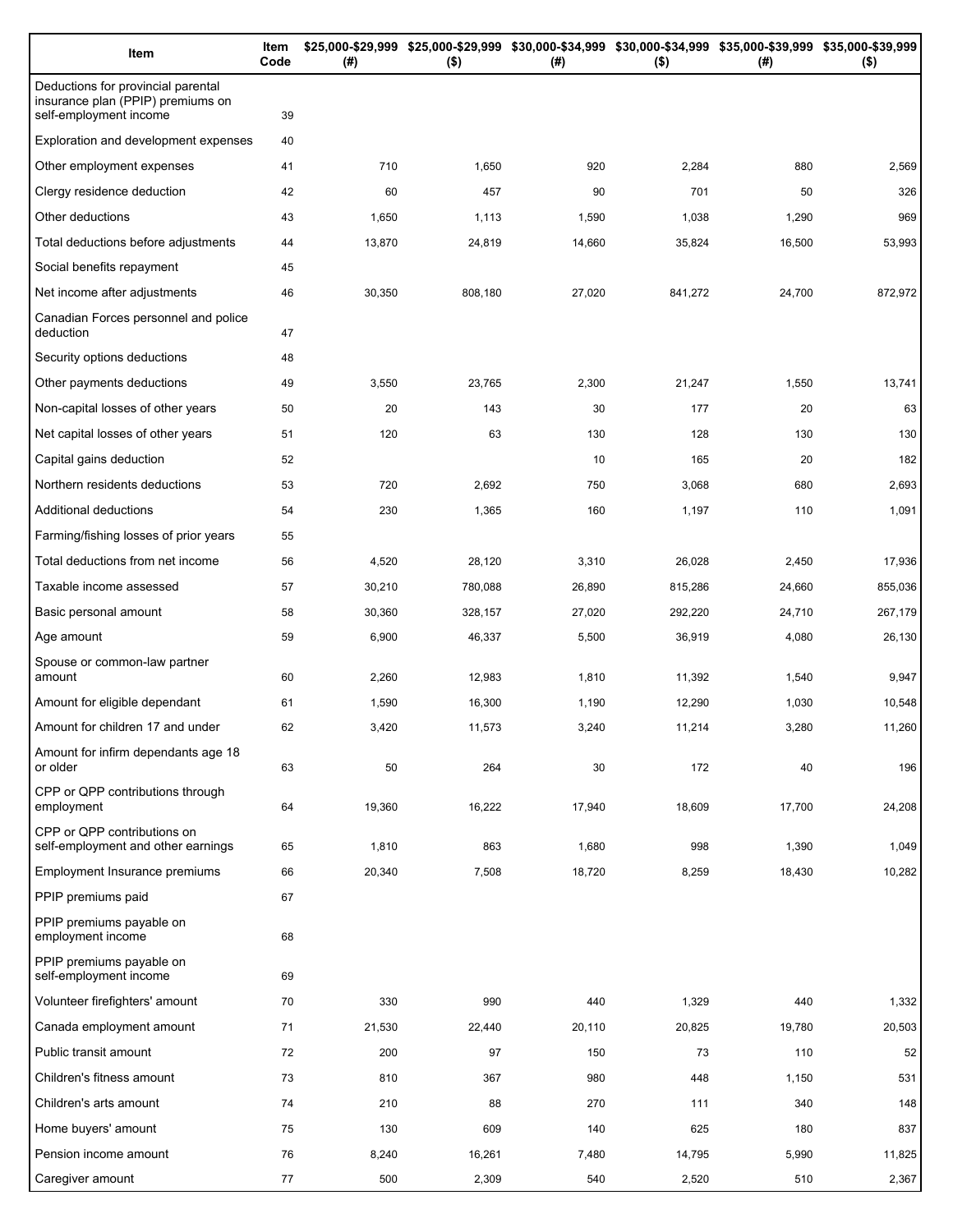| Item                                                                 | Item<br>Code | (# )   | \$25,000-\$29,999 \$25,000-\$29,999 \$30,000-\$34,999 \$30,000-\$34,999 \$35,000-\$39,999 \$35,000-\$39,999<br>$($ \$) | (#)    | $($ \$) | (#)    | $($ \$) |
|----------------------------------------------------------------------|--------------|--------|------------------------------------------------------------------------------------------------------------------------|--------|---------|--------|---------|
| Disability amount                                                    | 78           | 1,430  | 10,784                                                                                                                 | 1,220  | 9,212   | 910    | 6,881   |
| Disability amount transferred from a<br>dependant                    | 79           | 420    | 3,861                                                                                                                  | 470    | 4.289   | 470    | 4,441   |
| Interest paid on student loans                                       | 80           | 1,370  | 600                                                                                                                    | 1,360  | 670     | 1,380  | 659     |
| Tuition, education, and textbook<br>amounts                          | 81           | 2,810  | 17,613                                                                                                                 | 2,410  | 14,771  | 1,960  | 11,998  |
| Tuition, education, and textbook<br>amounts transferred from a child | 82           | 380    | 1,567                                                                                                                  | 430    | 1,824   | 610    | 2,710   |
| Amounts transferred from spouse or<br>common-law partner             | 83           | 2.240  | 12,879                                                                                                                 | 1,610  | 8,045   | 1,070  | 5,069   |
| Medical expenses                                                     | 84           | 11,540 | 25,589                                                                                                                 | 9,910  | 22,980  | 8,850  | 20,029  |
| Total tax credits on personal amounts                                | 85           | 30,360 | 83,440                                                                                                                 | 27,020 | 74,189  | 24,710 | 67,527  |
| Allowable charitable donations and<br>government gifts               | 86           | 6,880  | 5,198                                                                                                                  | 6,960  | 5,377   | 6,730  | 5,525   |
| Eligible cultural and ecological gifts                               | 87           | 10     | 8                                                                                                                      |        |         |        |         |
| Total tax credit on donations and gifts                              | 88           | 6,760  | 1,358                                                                                                                  | 6,850  | 1,409   | 6,650  | 1,459   |
| Total federal non-refundable tax credits                             | 89           | 30,360 | 84,798                                                                                                                 | 27,020 | 75,599  | 24,710 | 68,985  |
| Federal dividend tax credit                                          | 90           | 1,470  | 290                                                                                                                    | 1,800  | 545     | 1,810  | 737     |
| Overseas employment tax credit                                       | 91           |        |                                                                                                                        |        |         |        |         |
| Minimum tax carryover                                                | 92           | 10     | 12                                                                                                                     | 20     | 24      | 20     | 44      |
| Basic federal tax                                                    | 93           | 24,470 | 36,207                                                                                                                 | 24,030 | 48,182  | 23,270 | 59,429  |
| Federal Foreign Tax Credit                                           | 94           | 250    | 14                                                                                                                     | 280    | 22      | 310    | 34      |
| Federal Political contribution tax credit                            | 95           | 30     | 3                                                                                                                      | 30     | 2       | 50     | 5       |
| <b>Investment Tax Credit</b>                                         | 96           | 120    | 64                                                                                                                     | 100    | 63      | 70     | 54      |
| Labour-sponsored funds tax credit                                    | 97           |        |                                                                                                                        |        |         |        |         |
| Alternative minimum tax payable                                      | 98           |        |                                                                                                                        |        |         |        |         |
| Net federal tax                                                      | 99           | 24,450 | 36,128                                                                                                                 | 24,020 | 48,094  | 23,270 | 59,338  |
| CPP contributions on self-employment                                 | 100          | 1,810  | 1,727                                                                                                                  | 1,680  | 1,995   | 1,390  | 2,097   |
| Social Benefits repayment                                            | 101          |        |                                                                                                                        |        |         |        |         |
| Net Provincial Tax                                                   | 102          | 27,010 | 27.726                                                                                                                 | 25,860 | 34,611  | 24,230 | 43.329  |
| Total tax payable                                                    | 103          | 27,500 | 65,585                                                                                                                 | 25,970 | 84,702  | 24,290 | 104,766 |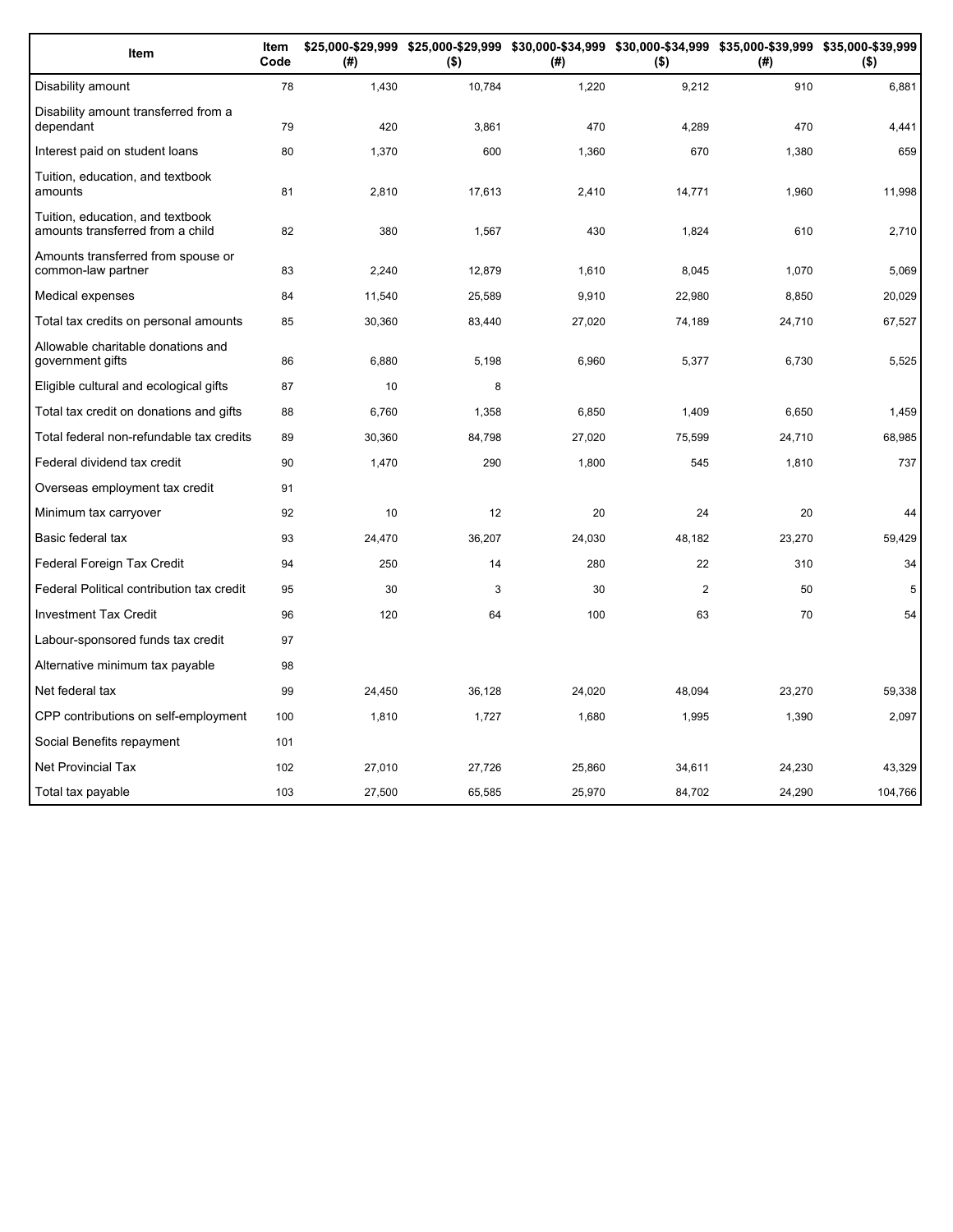| Item                                                                                           | Item<br>Code   | (#)    | \$40,000-\$44,999 \$40,000-\$44,999 \$45,000-\$49,999 \$45,000-\$49,999<br>$($ \$) | (#)    | $($ \$) | \$50,000-<br>\$54,999<br>(# ) | \$50,000-<br>\$54,999<br>$($ \$) |
|------------------------------------------------------------------------------------------------|----------------|--------|------------------------------------------------------------------------------------|--------|---------|-------------------------------|----------------------------------|
| Number of taxable returns                                                                      | $\mathbf{1}$   | 21,240 |                                                                                    | 17,420 |         | 14,030                        |                                  |
| Number of non-taxable returns                                                                  | 2              | 160    |                                                                                    | 110    |         | 60                            |                                  |
| Total number of returns                                                                        | 3              | 21,400 |                                                                                    | 17,530 |         | 14,100                        |                                  |
| Employment income                                                                              | 4              | 15,800 | 545,057                                                                            | 13,820 | 550,313 | 11,630                        | 515,005                          |
| Commissions (from employment)                                                                  | 5              | 280    | 2,871                                                                              | 270    | 3,451   | 200                           | 3,277                            |
| Other employment income                                                                        | 6              | 2,500  | 4,986                                                                              | 2,540  | 4,826   | 1,980                         | 3,740                            |
| Old Age Security pension (OASP)                                                                | $\overline{7}$ | 3,760  | 22,790                                                                             | 2,460  | 14,967  | 1,780                         | 10,624                           |
| CPP or QPP benefits                                                                            | 8              | 6,550  | 46,063                                                                             | 4,550  | 32,685  | 3,440                         | 24,451                           |
| Other pensions or superannuation                                                               | 9              | 5,180  | 122,999                                                                            | 3,730  | 104,018 | 2,810                         | 85,250                           |
| Elected split-pension amount                                                                   | 10             | 1,740  | 20,452                                                                             | 780    | 8,174   | 520                           | 6,079                            |
| Universal Child Care Benefit (UCCB)                                                            | 11             | 1,090  | 1,495                                                                              | 880    | 1,222   | 680                           | 943                              |
| Employment Insurance and other benefits                                                        | 12             | 6,400  | 68,541                                                                             | 4,880  | 48,791  | 3,610                         | 34,490                           |
| Taxable amount of dividends from taxable Canadian<br>corporations                              | 13             | 2,040  | 6,173                                                                              | 1,840  | 6,573   | 1,620                         | 7,872                            |
| Interest and other investment income                                                           | 14             | 3,890  | 4,028                                                                              | 3,240  | 3,707   | 2,660                         | 2,728                            |
| Net partnership income (Limited or non-active<br>partners only)                                | 15             |        |                                                                                    |        |         |                               |                                  |
| Net rental income                                                                              | 16             | 830    | 1,724                                                                              | 770    | 1,241   | 740                           | 1,343                            |
| Taxable capital gains                                                                          | 17             | 910    | 1,437                                                                              | 830    | 1,469   | 710                           | 1,726                            |
| Registered retirement savings plan income (RRSP)                                               | 18             | 2,040  | 9,922                                                                              | 1,690  | 7,787   | 1,510                         | 7,532                            |
| Other income                                                                                   | 19             | 2,820  | 12,213                                                                             | 2,350  | 10,553  | 2,030                         | 9,623                            |
| Net business income                                                                            | 20             | 750    | 8,396                                                                              | 630    | 7,237   | 570                           | 7,038                            |
| Net professional income                                                                        | 21             | 80     | 964                                                                                | 80     | 1,390   | 70                            | 941                              |
| Net commission income                                                                          | 22             | 130    | 2,003                                                                              | 110    | 1,805   | 80                            | 1,251                            |
| Net farming income                                                                             | 23             | 30     | 4                                                                                  | 20     | -4      | 10                            | -40                              |
| Net fishing income                                                                             | 24             | 900    | 17,611                                                                             | 680    | 15,248  | 410                           | 10,070                           |
| Workers' compensation benefits                                                                 | 25             | 770    | 7,009                                                                              | 570    | 5,327   | 410                           | 4,070                            |
| Social assistance payments                                                                     | 26             | 60     | 343                                                                                | 40     | 185     | 30                            | 176                              |
| Net federal supplements                                                                        | 27             | 220    | 480                                                                                | 100    | 171     | 70                            | 160                              |
| Total income assessed                                                                          | 28             | 21,400 | 908,076                                                                            | 17,530 | 831,656 | 14,100                        | 738,840                          |
| Registered pension plan contributions (RPP)                                                    | 29             | 6,640  | 14,354                                                                             | 6,610  | 16,808  | 5,610                         | 15,810                           |
| RRSP deduction                                                                                 | 30             | 3,910  | 9,536                                                                              | 3,920  | 11,118  | 3,760                         | 12,469                           |
| Deduction for elected split-pension amount                                                     | 31             | 2,110  | 19,408                                                                             | 1,900  | 19,736  | 1,470                         | 17,568                           |
| Annual union, professional, or like dues                                                       | 32             | 7,830  | 4,038                                                                              | 7,430  | 4,492   | 6,150                         | 4,102                            |
| Child care expenses                                                                            | 33             | 1,130  | 4,797                                                                              | 990    | 4,420   | 820                           | 3,858                            |
| <b>Business investment loss</b>                                                                | 34             |        |                                                                                    |        |         |                               |                                  |
| Moving expenses                                                                                | 35             | 120    | 468                                                                                | 110    | 505     | 130                           | 580                              |
| Support payments made                                                                          | 36             | 30     | 154                                                                                | 30     | 168     | 30                            | 171                              |
| Carrying charges and interest expenses                                                         | 37             | 1,120  | 882                                                                                | 1,060  | 1,103   | 960                           | 1,068                            |
| Deductions for CPP/QPP contributions on<br>self-employment and other earnings                  | 38             | 1,400  | 1,230                                                                              | 1,100  | 1,096   | 730                           | 829                              |
| Deductions for provincial parental insurance plan<br>(PPIP) premiums on self-employment income | 39             |        |                                                                                    |        |         |                               |                                  |
| Exploration and development expenses                                                           | 40             |        |                                                                                    |        |         |                               |                                  |
| Other employment expenses                                                                      | 41             | 870    | 2,776                                                                              | 880    | 2,978   | 780                           | 3,123                            |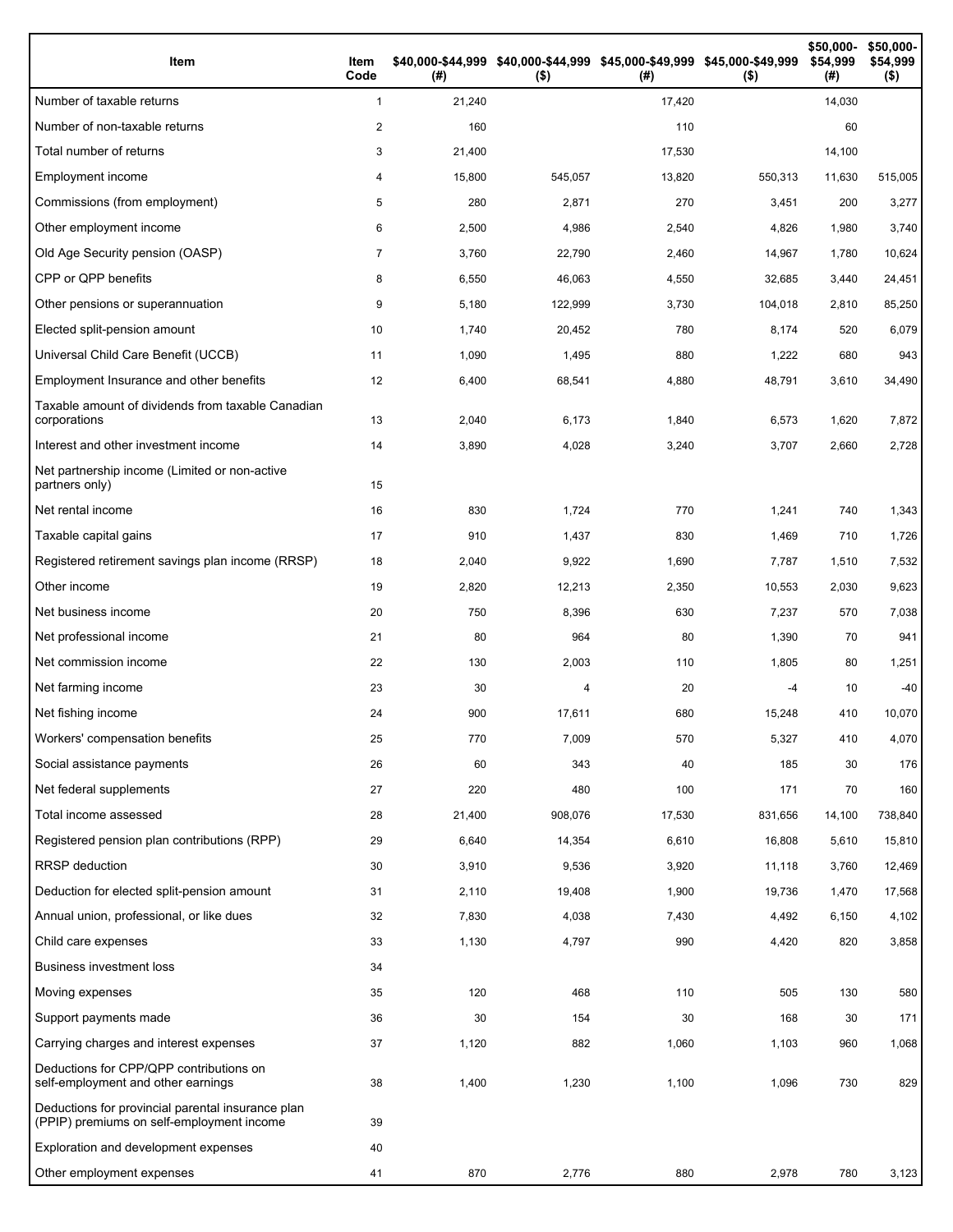| Item                                                                 | Item<br>Code | (# )   | \$40,000-\$44,999 \$40,000-\$44,999 \$45,000-\$49,999 \$45,000-\$49,999<br>$($ \$) | (# )   | $($ \$) | \$50,000-<br>\$54,999<br>(#) | \$50,000-<br>\$54,999<br>$($ \$) |
|----------------------------------------------------------------------|--------------|--------|------------------------------------------------------------------------------------|--------|---------|------------------------------|----------------------------------|
| Clergy residence deduction                                           | 42           | 70     | 476                                                                                | 70     | 509     | 80                           | 735                              |
| Other deductions                                                     | 43           | 1,050  | 913                                                                                | 790    | 784     | 650                          | 642                              |
| Total deductions before adjustments                                  | 44           | 15,040 | 59,110                                                                             | 13,720 | 63,781  | 11,430                       | 61,021                           |
| Social benefits repayment                                            | 45           |        |                                                                                    |        |         |                              |                                  |
| Net income after adjustments                                         | 46           | 21,400 | 848,966                                                                            | 17,530 | 767,874 | 14,100                       | 677,820                          |
| Canadian Forces personnel and police deduction                       | 47           |        |                                                                                    |        |         |                              |                                  |
| Security options deductions                                          | 48           |        |                                                                                    |        |         |                              |                                  |
| Other payments deductions                                            | 49           | 1,040  | 7,832                                                                              | 700    | 5,682   | 500                          | 4,406                            |
| Non-capital losses of other years                                    | 50           | 20     | 156                                                                                | 10     | 102     |                              |                                  |
| Net capital losses of other years                                    | 51           | 150    | 81                                                                                 | 150    | 181     | 130                          | 102                              |
| Capital gains deduction                                              | 52           | 20     | 550                                                                                | 20     | 394     | 20                           | 506                              |
| Northern residents deductions                                        | 53           | 590    | 2,470                                                                              | 600    | 2,662   | 580                          | 2,680                            |
| Additional deductions                                                | 54           | 90     | 1,110                                                                              | 50     | 562     | 30                           | 212                              |
| Farming/fishing losses of prior years                                | 55           |        |                                                                                    |        |         |                              |                                  |
| Total deductions from net income                                     | 56           | 1,860  | 12,228                                                                             | 1,500  | 9,608   | 1,230                        | 8,018                            |
| Taxable income assessed                                              | 57           | 21,370 | 837,001                                                                            | 17,500 | 758,278 | 14,090                       | 669,802                          |
| Basic personal amount                                                | 58           | 21,400 | 231,464                                                                            | 17,530 | 189,598 | 14,100                       | 152,484                          |
| Age amount                                                           | 59           | 3,770  | 22,136                                                                             | 2,470  | 13,490  | 1,780                        | 8,824                            |
| Spouse or common-law partner amount                                  | 60           | 1,280  | 8,645                                                                              | 1,110  | 7,300   | 930                          | 6,445                            |
| Amount for eligible dependant                                        | 61           | 710    | 7,245                                                                              | 580    | 5,831   | 450                          | 4,512                            |
| Amount for children 17 and under                                     | 62           | 2,860  | 9,916                                                                              | 2,570  | 8,845   | 2,330                        | 8,224                            |
| Amount for infirm dependants age 18 or older                         | 63           | 30     | 151                                                                                | 30     | 117     | 20                           | 136                              |
| CPP or QPP contributions through employment                          | 64           | 14,980 | 23,945                                                                             | 13,210 | 24,538  | 11,110                       | 22,501                           |
| CPP or QPP contributions on self-employment and<br>other earnings    | 65           | 1,400  | 1,230                                                                              | 1,100  | 1,096   | 730                          | 829                              |
| Employment Insurance premiums                                        | 66           | 15,740 | 10.026                                                                             | 13,710 | 9,885   | 11,300                       | 8,507                            |
| PPIP premiums paid                                                   | 67           |        |                                                                                    |        |         |                              |                                  |
| PPIP premiums payable on employment income                           | 68           |        |                                                                                    |        |         |                              |                                  |
| PPIP premiums payable on self-employment income                      | 69           |        |                                                                                    |        |         |                              |                                  |
| Volunteer firefighters' amount                                       | 70           | 410    | 1,224                                                                              | 380    | 1,131   | 280                          | 840                              |
| Canada employment amount                                             | 71           | 17,010 | 17,452                                                                             | 14,660 | 15,245  | 12,210                       | 12,814                           |
| Public transit amount                                                | 72           | 90     | 40                                                                                 | 80     | 35      | 60                           | 23                               |
| Children's fitness amount                                            | 73           | 1,220  | 576                                                                                | 1,140  | 570     | 1,110                        | 577                              |
| Children's arts amount                                               | 74           | 360    | 166                                                                                | 390    | 180     | 400                          | 182                              |
| Home buyers' amount                                                  | 75           | 200    | 928                                                                                | 190    | 886     | 190                          | 891                              |
| Pension income amount                                                | 76           | 6,000  | 11,870                                                                             | 4,230  | 8,381   | 3,140                        | 6,193                            |
| Caregiver amount                                                     | 77           | 410    | 1,987                                                                              | 330    | 1,582   | 260                          | 1,166                            |
| Disability amount                                                    | 78           | 680    | 5,102                                                                              | 460    | 3,493   | 380                          | 2,845                            |
| Disability amount transferred from a dependant                       | 79           | 390    | 3,647                                                                              | 370    | 3,517   | 320                          | 3,024                            |
| Interest paid on student loans                                       | 80           | 1,280  | 670                                                                                | 1,150  | 639     | 930                          | 558                              |
| Tuition, education, and textbook amounts                             | 81           | 1,580  | 9,180                                                                              | 1,260  | 6,831   | 960                          | 4,896                            |
| Tuition, education, and textbook amounts transferred<br>from a child | 82           | 590    | 2,551                                                                              | 570    | 2,391   | 560                          | 2,458                            |
| Amounts transferred from spouse or common-law<br>partner             | 83           | 720    | 3,669                                                                              | 520    | 2,696   | 400                          | 2,136                            |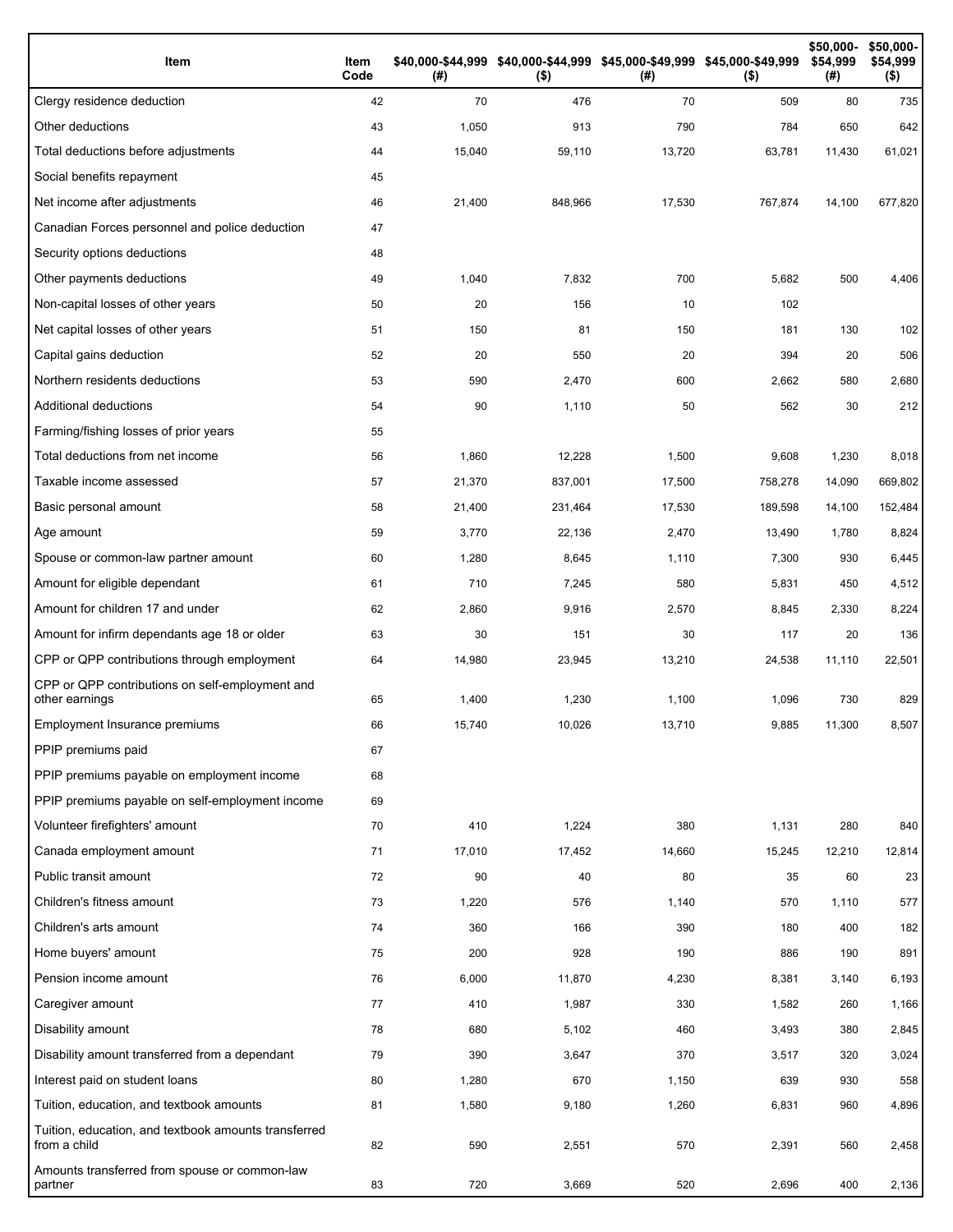| <b>Item</b>                                         | Item<br>Code | \$40.000-\$44.999<br>(#) | $($ \$) | (#)    | \$40,000-\$44,999 \$45,000-\$49,999 \$45,000-\$49,999<br>$($ \$) | \$50,000-<br>\$54,999<br>(#) | \$50,000-<br>\$54,999<br>$($ \$) |
|-----------------------------------------------------|--------------|--------------------------|---------|--------|------------------------------------------------------------------|------------------------------|----------------------------------|
| Medical expenses                                    | 84           | 7,280                    | 16,206  | 5,330  | 11,814                                                           | 3,740                        | 8,673                            |
| Total tax credits on personal amounts               | 85           | 21,400                   | 58,505  | 17,530 | 48,015                                                           | 14,100                       | 38,964                           |
| Allowable charitable donations and government gifts | 86           | 6,360                    | 5,808   | 5,290  | 4,810                                                            | 4,510                        | 4,154                            |
| Eligible cultural and ecological gifts              | 87           |                          |         |        |                                                                  |                              |                                  |
| Total tax credit on donations and gifts             | 88           | 6,280                    | 1,547   | 5,220  | 1,283                                                            | 4,460                        | 1,110                            |
| Total federal non-refundable tax credits            | 89           | 21,400                   | 60,053  | 17,530 | 49,297                                                           | 14,100                       | 40,074                           |
| Federal dividend tax credit                         | 90           | 2,020                    | 765     | 1,840  | 856                                                              | 1,620                        | 1,047                            |
| Overseas employment tax credit                      | 91           |                          |         |        |                                                                  |                              |                                  |
| Minimum tax carryover                               | 92           | 10                       | 33      | 20     | 43                                                               | 10                           | 38                               |
| Basic federal tax                                   | 93           | 20,720                   | 65,343  | 17,190 | 66,423                                                           | 13,890                       | 65,119                           |
| Federal Foreign Tax Credit                          | 94           | 380                      | 23      | 340    | 41                                                               | 310                          | 43                               |
| Federal Political contribution tax credit           | 95           | 70                       | 10      | 40     | 5                                                                | 50                           | 8                                |
| <b>Investment Tax Credit</b>                        | 96           | 60                       | 52      | 30     | 25                                                               | 30                           | 47                               |
| Labour-sponsored funds tax credit                   | 97           |                          |         |        |                                                                  |                              |                                  |
| Alternative minimum tax payable                     | 98           |                          |         |        |                                                                  |                              |                                  |
| Net federal tax                                     | 99           | 20,710                   | 65,258  | 17,190 | 66,351                                                           | 13,880                       | 65,023                           |
| CPP contributions on self-employment                | 100          | 1,400                    | 2,460   | 1,100  | 2,193                                                            | 730                          | 1,657                            |
| Social Benefits repayment                           | 101          |                          |         |        |                                                                  |                              |                                  |
| <b>Net Provincial Tax</b>                           | 102          | 21,210                   | 48,728  | 17,410 | 48,543                                                           | 14,030                       | 46,174                           |
| Total tax payable                                   | 103          | 21,240                   | 116,449 | 17,420 | 117,090                                                          | 14,030                       | 112,855                          |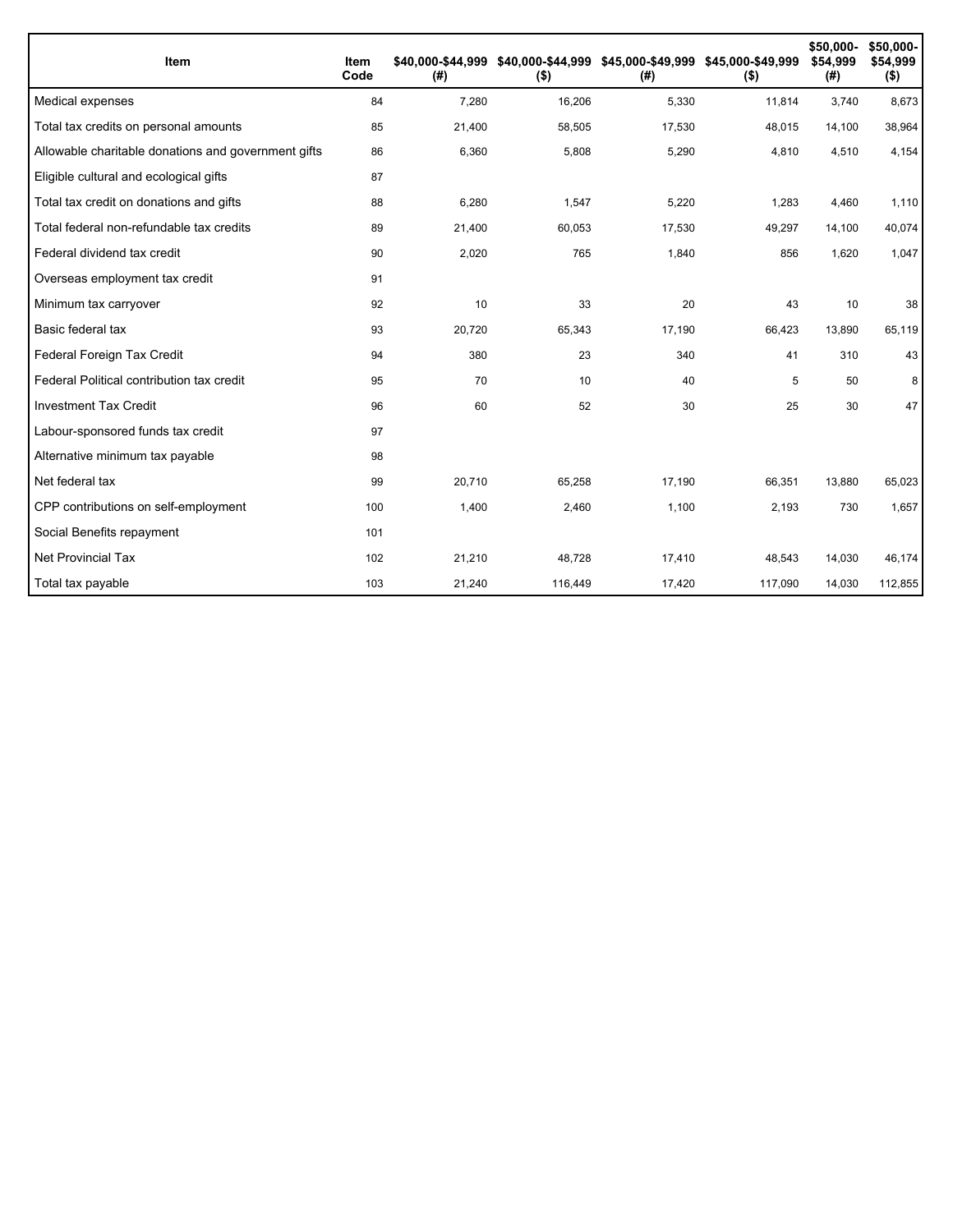| Item                                                                          | Item<br>Code   | (# )   | \$55,000-\$59,999 \$55,000-\$59,999<br>$($ \$) | (# )   | \$60,000-\$69,999 \$60,000-\$69,999 \$70,000-\$79,999 \$70,000-\$79,999<br>$($ \$) | (# )   | $($ \$)   |
|-------------------------------------------------------------------------------|----------------|--------|------------------------------------------------|--------|------------------------------------------------------------------------------------|--------|-----------|
| Number of taxable returns                                                     | $\mathbf{1}$   | 11,980 |                                                | 18,900 |                                                                                    | 15,440 |           |
| Number of non-taxable returns                                                 | $\overline{c}$ | 40     |                                                | 40     |                                                                                    | 20     |           |
| Total number of returns                                                       | 3              | 12,020 |                                                | 18,930 |                                                                                    | 15,460 |           |
| Employment income                                                             | 4              | 10,170 | 500,713                                        | 16,550 | 930,915                                                                            | 14,180 | 951,254   |
| Commissions (from employment)                                                 | 5              | 210    | 3,671                                          | 280    | 6,084                                                                              | 250    | 7,472     |
| Other employment income                                                       | 6              | 1,800  | 3,572                                          | 3,030  | 5,574                                                                              | 2,970  | 4,426     |
| Old Age Security pension (OASP)                                               | $\overline{7}$ | 1,380  | 8,184                                          | 1,900  | 11,326                                                                             | 1,090  | 6,447     |
| CPP or QPP benefits                                                           | 8              | 2,710  | 19,648                                         | 3,790  | 27,392                                                                             | 2,330  | 16,876    |
| Other pensions or superannuation                                              | 9              | 2,220  | 70,107                                         | 3,170  | 106,166                                                                            | 1,950  | 67,161    |
| Elected split-pension amount                                                  | 10             | 450    | 4,888                                          | 740    | 9,444                                                                              | 450    | 5,093     |
| Universal Child Care Benefit (UCCB)                                           | 11             | 590    | 837                                            | 850    | 1,219                                                                              | 670    | 948       |
| Employment Insurance and other<br>benefits                                    | 12             | 2,850  | 26,755                                         | 4,400  | 39,477                                                                             | 2,990  | 24,268    |
| Taxable amount of dividends from<br>taxable Canadian corporations             | 13             | 1,490  | 7,284                                          | 2,540  | 16,214                                                                             | 2,050  | 13,122    |
| Interest and other investment income                                          | 14             | 2,360  | 2,502                                          | 3,800  | 4,311                                                                              | 3,110  | 3,302     |
| Net partnership income (Limited or<br>non-active partners only)               | 15             |        |                                                |        |                                                                                    |        |           |
| Net rental income                                                             | 16             | 650    | 1,128                                          | 1,180  | 2,304                                                                              | 1,010  | 1,839     |
| Taxable capital gains                                                         | 17             | 650    | 1,670                                          | 1,150  | 3,502                                                                              | 910    | 3,753     |
| Registered retirement savings plan<br>income (RRSP)                           | 18             | 1,380  | 7,196                                          | 2,340  | 12,906                                                                             | 1,900  | 10,394    |
| Other income                                                                  | 19             | 1,740  | 8,307                                          | 2,900  | 13,564                                                                             | 2,360  | 11,332    |
| Net business income                                                           | 20             | 530    | 7,043                                          | 750    | 10,938                                                                             | 600    | 10,177    |
| Net professional income                                                       | 21             | 70     | 1,627                                          | 150    | 3,242                                                                              | 140    | 3,210     |
| Net commission income                                                         | 22             | 80     | 1,658                                          | 140    | 3,293                                                                              | 130    | 3,621     |
| Net farming income                                                            | 23             | 20     | $-49$                                          | 20     | 137                                                                                | 20     | 112       |
| Net fishing income                                                            | 24             | 350    | 9,745                                          | 470    | 15,250                                                                             | 280    | 10,737    |
| Workers' compensation benefits                                                | 25             | 270    | 2,609                                          | 380    | 3,735                                                                              | 260    | 2,173     |
| Social assistance payments                                                    | 26             | 20     | 91                                             | 30     | 184                                                                                | 20     | 89        |
| Net federal supplements                                                       | 27             | 40     | 85                                             | 30     | 68                                                                                 | 30     | 60        |
| Total income assessed                                                         | 28             | 12,020 | 689,754                                        | 18,930 | 1,227,951                                                                          | 15,460 | 1,158,692 |
| Registered pension plan contributions<br>(RPP)                                | 29             | 5,270  | 16,967                                         | 8,950  | 33,969                                                                             | 8,400  | 39,326    |
| RRSP deduction                                                                | 30             | 3,500  | 12,611                                         | 6,450  | 26,043                                                                             | 6,170  | 28,093    |
| Deduction for elected split-pension<br>amount                                 | 31             | 1,140  | 15,084                                         | 1,650  | 22,792                                                                             | 1,090  | 15,373    |
| Annual union, professional, or like<br>dues                                   | 32             | 5,760  | 4,210                                          | 9,780  | 8,262                                                                              | 9,030  | 9,303     |
| Child care expenses                                                           | 33             | 740    | 3,768                                          | 1,100  | 5,945                                                                              | 930    | 5,190     |
| Business investment loss                                                      | 34             |        |                                                |        |                                                                                    |        |           |
| Moving expenses                                                               | 35             | 100    | 470                                            | 180    | 983                                                                                | 130    | 1,073     |
| Support payments made                                                         | 36             | 30     | 244                                            | 70     | 469                                                                                | 40     | 318       |
| Carrying charges and interest<br>expenses                                     | 37             | 770    | 839                                            | 1,350  | 1,635                                                                              | 1,100  | 1,601     |
| Deductions for CPP/QPP contributions<br>on self-employment and other earnings | 38             | 590    | 797                                            | 790    | 1,214                                                                              | 500    | 874       |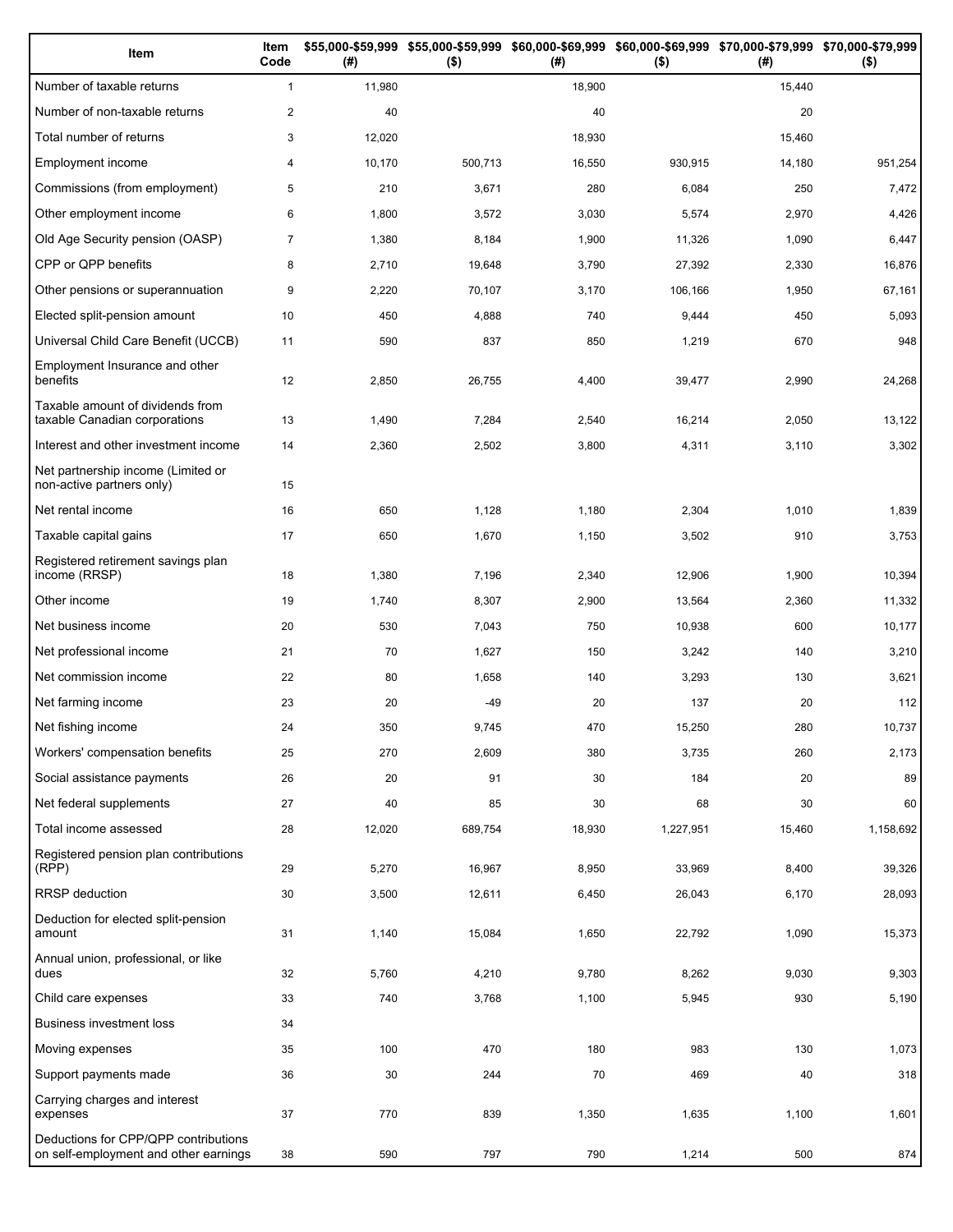| Item                                                                                              | Item<br>Code | (#)    | $($ \$) | \$55,000-\$59,999 \$55,000-\$59,999 \$60,000-\$69,999 \$60,000-\$69,999 \$70,000-\$79,999 \$70,000-\$79,999<br>(#) | $($ \$)   | (# )   | $($ \$)   |
|---------------------------------------------------------------------------------------------------|--------------|--------|---------|--------------------------------------------------------------------------------------------------------------------|-----------|--------|-----------|
| Deductions for provincial parental<br>insurance plan (PPIP) premiums on<br>self-employment income | 39           |        |         |                                                                                                                    |           |        |           |
| Exploration and development expenses                                                              | 40           |        |         |                                                                                                                    |           |        |           |
| Other employment expenses                                                                         | 41           | 660    | 2,679   | 1,100                                                                                                              | 4,333     | 1,000  | 3,975     |
| Clergy residence deduction                                                                        | 42           | 60     | 693     | 80                                                                                                                 | 919       | 50     | 652       |
| Other deductions                                                                                  | 43           | 490    | 414     | 750                                                                                                                | 798       | 570    | 662       |
| Total deductions before adjustments                                                               | 44           | 10,090 | 58,907  | 16,480                                                                                                             | 107,407   | 14,110 | 106,658   |
| Social benefits repayment                                                                         | 45           | 460    | 149     | 2,860                                                                                                              | 3,822     | 2,770  | 5,265     |
| Net income after adjustments                                                                      | 46           | 12,020 | 630,712 | 18,930                                                                                                             | 1,116,721 | 15,460 | 1,046,806 |
| Canadian Forces personnel and police<br>deduction                                                 | 47           |        |         |                                                                                                                    |           |        |           |
| Security options deductions                                                                       | 48           |        |         | 10                                                                                                                 | 22        | 10     | 47        |
| Other payments deductions                                                                         | 49           | 320    | 2,785   | 440                                                                                                                | 3,986     | 300    | 2,320     |
| Non-capital losses of other years                                                                 | 50           | 10     | 76      | 10                                                                                                                 | 188       |        |           |
| Net capital losses of other years                                                                 | 51           | 110    | 130     | 210                                                                                                                | 298       | 170    | 282       |
| Capital gains deduction                                                                           | 52           | 20     | 442     | 30                                                                                                                 | 813       | 30     | 968       |
| Northern residents deductions                                                                     | 53           | 540    | 2,537   | 990                                                                                                                | 5,037     | 910    | 4,839     |
| Additional deductions                                                                             | 54           | 20     | 139     | 30                                                                                                                 | 238       | 20     | 108       |
| Farming/fishing losses of prior years                                                             | 55           |        |         |                                                                                                                    |           |        |           |
| Total deductions from net income                                                                  | 56           | 1,010  | 6,295   | 1,690                                                                                                              | 10,828    | 1,420  | 8,746     |
| Taxable income assessed                                                                           | 57           | 12,010 | 624,432 | 18,930                                                                                                             | 1,105,894 | 15,460 | 1,038,067 |
| Basic personal amount                                                                             | 58           | 12,020 | 129,963 | 18,930                                                                                                             | 204,760   | 15,460 | 167,229   |
| Age amount                                                                                        | 59           | 1,380  | 5,894   | 1,910                                                                                                              | 6,223     | 1,100  | 2,245     |
| Spouse or common-law partner<br>amount                                                            | 60           | 800    | 5,493   | 1,360                                                                                                              | 9,727     | 1,120  | 7,938     |
| Amount for eligible dependant                                                                     | 61           | 320    | 3,258   | 500                                                                                                                | 4,974     | 420    | 4,198     |
| Amount for children 17 and under                                                                  | 62           | 2,070  | 7,198   | 3,620                                                                                                              | 12.948    | 3,400  | 12,190    |
| Amount for infirm dependants age 18<br>or older                                                   | 63           | 30     | 113     | 30                                                                                                                 | 139       | 40     | 200       |
| CPP or QPP contributions through<br>employment                                                    | 64           | 9,770  | 20,577  | 15,960                                                                                                             | 34,461    | 13,820 | 30,601    |
| CPP or QPP contributions on<br>self-employment and other earnings                                 | 65           | 590    | 797     | 790                                                                                                                | 1,214     | 500    | 874       |
| Employment Insurance premiums                                                                     | 66           | 9,930  | 7,702   | 16,060                                                                                                             | 12,715    | 13,800 | 11,180    |
| PPIP premiums paid                                                                                | 67           |        |         |                                                                                                                    |           |        |           |
| PPIP premiums payable on<br>employment income                                                     | 68           |        |         |                                                                                                                    |           |        |           |
| PPIP premiums payable on<br>self-employment income                                                | 69           |        |         |                                                                                                                    |           |        |           |
| Volunteer firefighters' amount                                                                    | 70           | 240    | 720     | 370                                                                                                                | 1,110     | 270    | 807       |
| Canada employment amount                                                                          | 71           | 10,600 | 11,212  | 17,080                                                                                                             | 18,209    | 14,440 | 15,572    |
| Public transit amount                                                                             | 72           | 50     | 22      | 60                                                                                                                 | 32        | 60     | 28        |
| Children's fitness amount                                                                         | 73           | 1,060  | 551     | 1,990                                                                                                              | 1,091     | 1,970  | 1,139     |
| Children's arts amount                                                                            | 74           | 400    | 190     | 750                                                                                                                | 366       | 830    | 438       |
| Home buyers' amount                                                                               | 75           | 190    | 875     | 310                                                                                                                | 1,437     | 270    | 1,273     |
| Pension income amount                                                                             | 76           | 2,510  | 4,954   | 3,560                                                                                                              | 7,023     | 2,270  | 4,461     |
| Caregiver amount                                                                                  | 77           | 200    | 984     | 300                                                                                                                | 1,493     | 240    | 1,222     |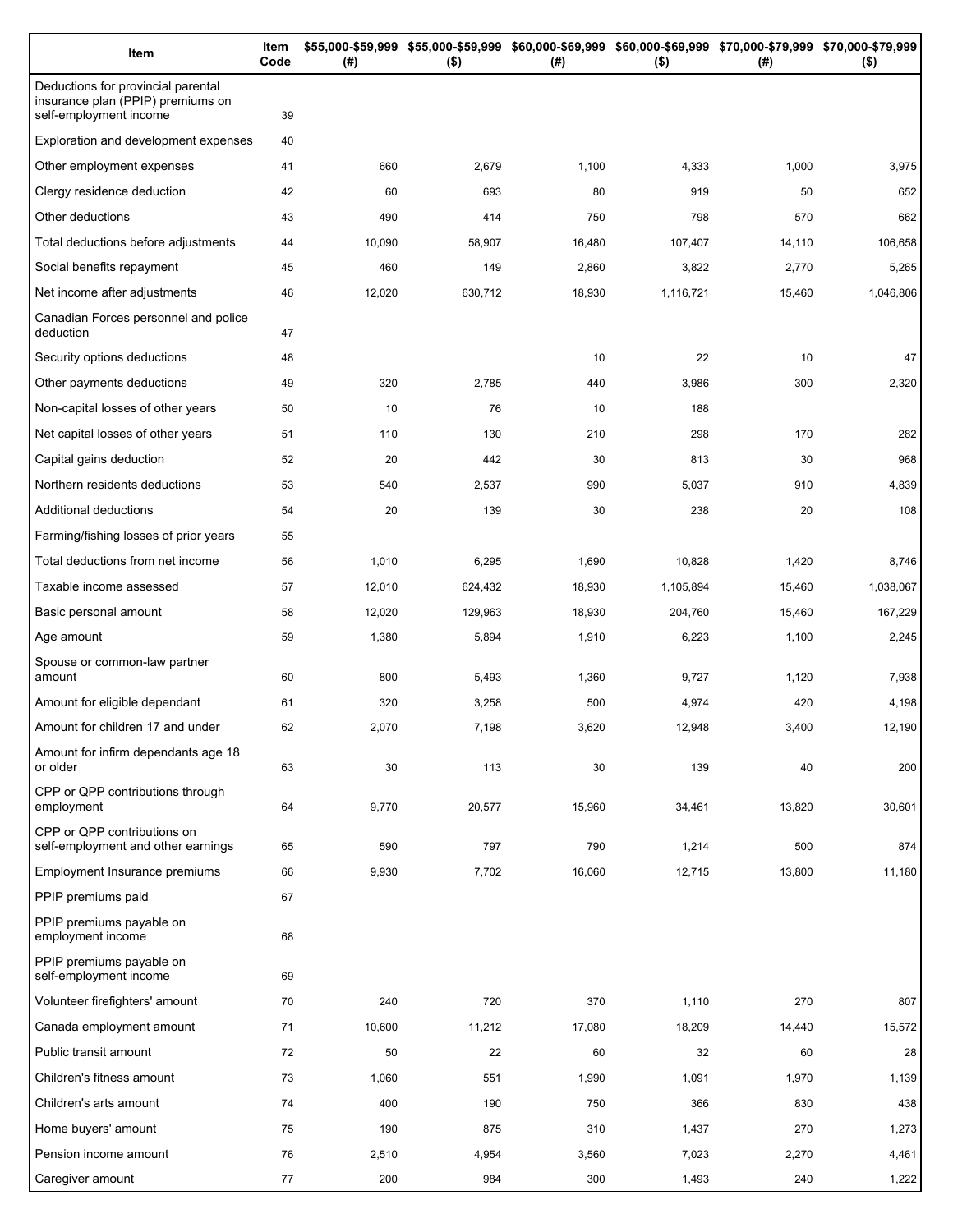| Item                                                                 | Item<br>Code | (#)    | \$55,000-\$59,999 \$55,000-\$59,999 \$60,000-\$69,999 \$60,000-\$69,999 \$70,000-\$79,999 \$70,000-\$79,999<br>$($ \$) | (#)    | $($ \$) | (#)    | $($ \$) |
|----------------------------------------------------------------------|--------------|--------|------------------------------------------------------------------------------------------------------------------------|--------|---------|--------|---------|
| Disability amount                                                    | 78           | 290    | 2,158                                                                                                                  | 330    | 2,513   | 220    | 1,668   |
| Disability amount transferred from a<br>dependant                    | 79           | 230    | 2,234                                                                                                                  | 360    | 3,688   | 350    | 3,434   |
| Interest paid on student loans                                       | 80           | 860    | 519                                                                                                                    | 1,530  | 991     | 1,370  | 900     |
| Tuition, education, and textbook<br>amounts                          | 81           | 850    | 4,381                                                                                                                  | 1,530  | 8,109   | 1,270  | 4,650   |
| Tuition, education, and textbook<br>amounts transferred from a child | 82           | 530    | 2,411                                                                                                                  | 940    | 4,290   | 930    | 4,307   |
| Amounts transferred from spouse or<br>common-law partner             | 83           | 310    | 1,526                                                                                                                  | 480    | 2,299   | 370    | 1,841   |
| Medical expenses                                                     | 84           | 2,780  | 6,061                                                                                                                  | 3,950  | 9,426   | 2,630  | 6,006   |
| Total tax credits on personal amounts                                | 85           | 12,020 | 32,969                                                                                                                 | 18,930 | 52,387  | 15,460 | 42,660  |
| Allowable charitable donations and<br>government gifts               | 86           | 4,010  | 3,970                                                                                                                  | 6,550  | 6,360   | 5,400  | 4,948   |
| Eligible cultural and ecological gifts                               | 87           |        |                                                                                                                        |        |         |        |         |
| Total tax credit on donations and gifts                              | 88           | 3,950  | 1,073                                                                                                                  | 6,440  | 1.709   | 5,320  | 1,326   |
| Total federal non-refundable tax credits                             | 89           | 12,020 | 34,042                                                                                                                 | 18,930 | 54,095  | 15,460 | 43,986  |
| Federal dividend tax credit                                          | 90           | 1,500  | 979                                                                                                                    | 2,550  | 2,215   | 2,070  | 1,803   |
| Overseas employment tax credit                                       | 91           | 10     | 39                                                                                                                     | 30     | 145     | 40     | 282     |
| Minimum tax carryover                                                | 92           | 20     | 80                                                                                                                     | 30     | 68      | 30     | 70      |
| Basic federal tax                                                    | 93           | 11,900 | 66,819                                                                                                                 | 18,800 | 130,558 | 15,420 | 136,166 |
| Federal Foreign Tax Credit                                           | 94           | 300    | 82                                                                                                                     | 560    | 131     | 470    | 163     |
| Federal Political contribution tax credit                            | 95           | 50     | 6                                                                                                                      | 100    | 15      | 70     | 10      |
| <b>Investment Tax Credit</b>                                         | 96           | 30     | 36                                                                                                                     | 40     | 64      | 20     | 13      |
| Labour-sponsored funds tax credit                                    | 97           |        |                                                                                                                        |        |         |        |         |
| Alternative minimum tax payable                                      | 98           |        |                                                                                                                        |        |         | 20     | 10      |
| Net federal tax                                                      | 99           | 11,900 | 66,695                                                                                                                 | 18,800 | 130,348 | 15,410 | 135,980 |
| CPP contributions on self-employment                                 | 100          | 590    | 1,594                                                                                                                  | 790    | 2,429   | 500    | 1,747   |
| Social Benefits repayment                                            | 101          | 460    | 149                                                                                                                    | 2,860  | 3,822   | 2,770  | 5,265   |
| <b>Net Provincial Tax</b>                                            | 102          | 11,980 | 45,917                                                                                                                 | 18,890 | 87,143  | 15,430 | 88,311  |
| Total tax payable                                                    | 103          | 11,980 | 114,356                                                                                                                | 18,900 | 223,743 | 15,440 | 231,304 |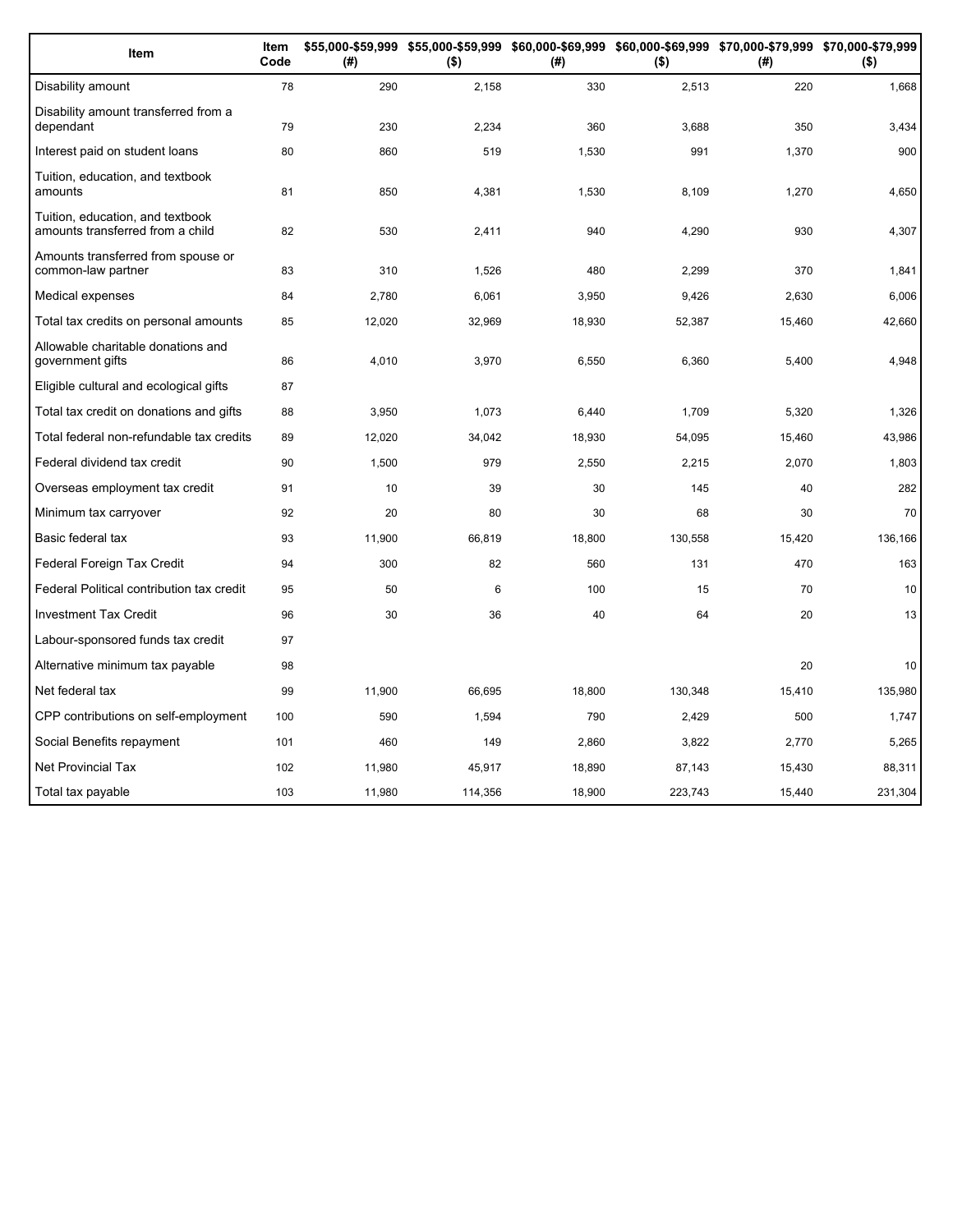| Item                                                              | Item<br>Code   | (#)    | $($ \$)   | (#)   | $($ \$) | \$80,000-\$89,999 \$80,000-\$89,999 \$90,000-\$99,999 \$90,000-\$99,999 \$100,000-\$149,999 \$100,000-\$149,999<br>(# ) | $($ \$)   |
|-------------------------------------------------------------------|----------------|--------|-----------|-------|---------|-------------------------------------------------------------------------------------------------------------------------|-----------|
| Number of taxable returns                                         | $\mathbf{1}$   | 12,710 |           | 8,590 |         | 18,700                                                                                                                  |           |
| Number of non-taxable returns                                     | $\overline{2}$ | 10     |           |       |         | 10                                                                                                                      |           |
| Total number of returns                                           | 3              | 12,730 |           | 8,600 |         | 18,720                                                                                                                  |           |
| Employment income                                                 | 4              | 11,940 | 926,409   | 8,110 | 697,876 | 17,610                                                                                                                  | 1,896,980 |
| Commissions (from employment)                                     | 5              | 160    | 6,487     | 130   | 5,635   | 310                                                                                                                     | 16,978    |
| Other employment income                                           | 6              | 2,780  | 4,635     | 2,070 | 3,990   | 4,790                                                                                                                   | 15,998    |
| Old Age Security pension (OASP)                                   | $\overline{7}$ | 630    | 3,591     | 440   | 2,451   | 920                                                                                                                     | 4,784     |
| CPP or QPP benefits                                               | 8              | 1,480  | 10,687    | 1,000 | 7,181   | 2,170                                                                                                                   | 15,701    |
| Other pensions or superannuation                                  | 9              | 1,230  | 43,392    | 900   | 32,275  | 1,950                                                                                                                   | 67,061    |
| Elected split-pension amount                                      | 10             | 340    | 3,699     | 230   | 2,233   | 330                                                                                                                     | 2,789     |
| Universal Child Care Benefit<br>(UCCB)                            | 11             | 450    | 650       | 210   | 316     | 240                                                                                                                     | 361       |
| Employment Insurance and other<br>benefits                        | 12             | 2,040  | 14,771    | 1,540 | 9,335   | 3,150                                                                                                                   | 16,708    |
| Taxable amount of dividends from<br>taxable Canadian corporations | 13             | 1,800  | 14,200    | 1,400 | 12,295  | 3,630                                                                                                                   | 49,789    |
| Interest and other investment<br>income                           | 14             | 2,680  | 3,084     | 1,960 | 2,010   | 4,650                                                                                                                   | 7,018     |
| Net partnership income (Limited<br>or non-active partners only)   | 15             |        |           |       |         | 30                                                                                                                      | 272       |
| Net rental income                                                 | 16             | 940    | 1,773     | 660   | 1,311   | 1,470                                                                                                                   | 4,154     |
| Taxable capital gains                                             | 17             | 850    | 3,336     | 670   | 3,058   | 1,800                                                                                                                   | 12,229    |
| Registered retirement savings<br>plan income (RRSP)               | 18             | 1,610  | 8,954     | 1,190 | 6,637   | 2,680                                                                                                                   | 20,582    |
| Other income                                                      | 19             | 1,930  | 9,437     | 1,530 | 7,685   | 3,940                                                                                                                   | 27,100    |
| Net business income                                               | 20             | 490    | 8,492     | 340   | 6,121   | 800                                                                                                                     | 20,897    |
| Net professional income                                           | 21             | 130    | 3,636     | 120   | 4,347   | 400                                                                                                                     | 23,441    |
| Net commission income                                             | 22             | 90     | 3,201     | 60    | 2,260   | 150                                                                                                                     | 10,469    |
| Net farming income                                                | 23             | 20     | 83        |       |         | 20                                                                                                                      | 83        |
| Net fishing income                                                | 24             | 170    | 7,142     | 110   | 5,263   | 270                                                                                                                     | 18,938    |
| Workers' compensation benefits                                    | 25             | 160    | 1,578     | 100   | 919     | 180                                                                                                                     | 2,183     |
| Social assistance payments                                        | 26             | 10     | 21        |       |         |                                                                                                                         |           |
| Net federal supplements                                           | 27             | 10     | 23        |       |         | 20                                                                                                                      | 42        |
| Total income assessed                                             | 28             | 12,730 | 1,079,851 | 8,600 | 813,697 | 18,720                                                                                                                  | 2,236,088 |
| Registered pension plan<br>contributions (RPP)                    | 29             | 7,560  | 41,350    | 4,560 | 25,373  | 8,320                                                                                                                   | 45,065    |
| RRSP deduction                                                    | 30             | 5,580  | 28,871    | 4,270 | 26,977  | 10,700                                                                                                                  | 97,589    |
| Deduction for elected<br>split-pension amount                     | 31             | 730    | 10,803    | 530   | 8,586   | 1,220                                                                                                                   | 19,590    |
| Annual union, professional, or like<br>dues                       | 32             | 8,080  | 9,438     | 5,200 | 6,963   | 10,210                                                                                                                  | 16,676    |
| Child care expenses                                               | 33             | 670    | 3,742     | 340   | 2,090   | 490                                                                                                                     | 2,787     |
| <b>Business investment loss</b>                                   | 34             |        |           |       |         | 20                                                                                                                      | 328       |
| Moving expenses                                                   | 35             | 90     | 605       | 80    | 697     | 160                                                                                                                     | 1,676     |
| Support payments made                                             | 36             | 60     | 423       | 50    | 516     | 160                                                                                                                     | 1,872     |
| Carrying charges and interest<br>expenses                         | 37             | 1,010  | 1,495     | 790   | 1,231   | 1,890                                                                                                                   | 4,023     |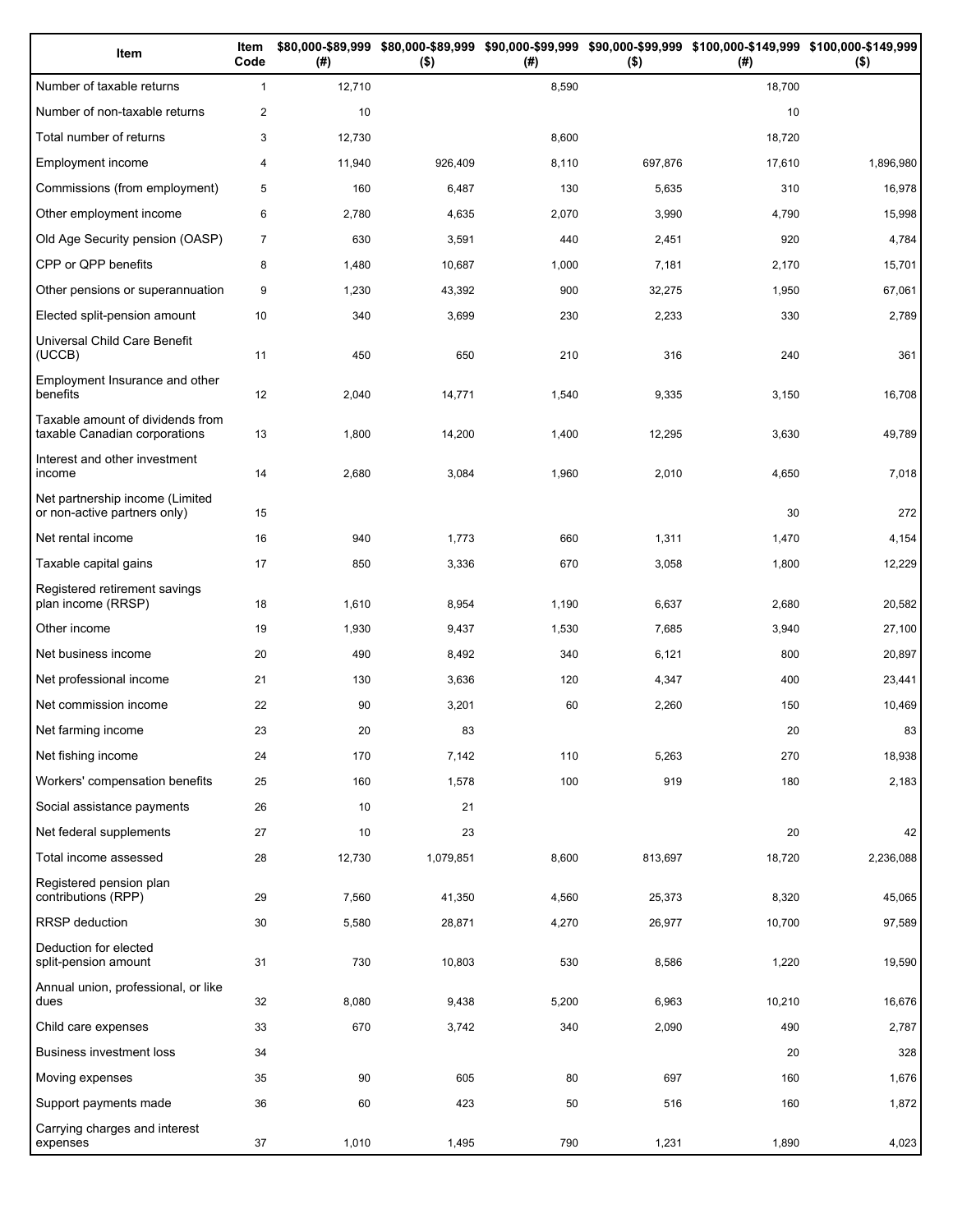| Item                                                                                              | Item<br>Code | (#)           | $($ \$)      | (# )         | $($ \$)      | \$80,000-\$89,999 \$80,000-\$89,999 \$90,000-\$99,999 \$90,000-\$99,999 \$100,000-\$149,999 \$100,000-\$149,999<br>(#) | $($ \$)         |
|---------------------------------------------------------------------------------------------------|--------------|---------------|--------------|--------------|--------------|------------------------------------------------------------------------------------------------------------------------|-----------------|
| Deductions for CPP/QPP<br>contributions on self-employment<br>and other earnings                  | 38           | 340           | 592          | 220          | 396          | 680                                                                                                                    | 1,333           |
| Deductions for provincial parental<br>insurance plan (PPIP) premiums<br>on self-employment income | 39           |               |              |              |              |                                                                                                                        |                 |
| Exploration and development<br>expenses                                                           | 40           | 20            | 79           |              |              | 20                                                                                                                     | 260             |
| Other employment expenses                                                                         | 41           | 890           | 3,313        | 540          | 2,585        | 1,190                                                                                                                  | 5,822           |
| Clergy residence deduction                                                                        | 42           | 10            | 189          |              |              | 10                                                                                                                     | 244             |
| Other deductions                                                                                  | 43           | 390           | 678          | 320          | 816          | 730                                                                                                                    | 1,908           |
| Total deductions before<br>adjustments                                                            | 44           | 11,870        | 101,622      | 8,040        | 76,411       | 17,530                                                                                                                 | 199,174         |
| Social benefits repayment                                                                         | 45           | 2,070         | 4,086        | 1,620        | 3,134        | 3,440                                                                                                                  | 7,661           |
| Net income after adjustments                                                                      | 46           | 12,730        | 974,144      | 8,600        | 734,152      | 18,720                                                                                                                 | 2,029,252       |
| Canadian Forces personnel and<br>police deduction                                                 | 47           |               |              |              |              |                                                                                                                        |                 |
| Security options deductions                                                                       | 48           |               |              |              |              | 20                                                                                                                     | 149             |
| Other payments deductions                                                                         | 49           | 180           | 1,621        | 110          | 944          | 200                                                                                                                    | 2,244           |
| Non-capital losses of other years                                                                 | 50           |               |              |              |              | 10                                                                                                                     | 222             |
| Net capital losses of other years                                                                 | 51           | 150           | 196          | 120          | 225          | 370                                                                                                                    | 676             |
| Capital gains deduction                                                                           | 52           | 20            | 880          | 20           | 591          | 60                                                                                                                     | 3,362           |
| Northern residents deductions                                                                     | 53           | 830           | 4,871        | 830          | 5,200        | 2,700                                                                                                                  | 20,153          |
| Additional deductions                                                                             | 54           | 20            | 184          |              |              | 20                                                                                                                     | 180             |
| Farming/fishing losses of prior<br>years                                                          | 55           |               |              |              |              |                                                                                                                        |                 |
| Total deductions from net income                                                                  | 56           | 1,190         | 7,950        | 1,060        | 7,251        | 3,300                                                                                                                  | 26,987          |
| Taxable income assessed                                                                           | 57           | 12,720        | 966,201      | 8,600        | 726,901      | 18,720                                                                                                                 | 2,002,265       |
| Basic personal amount                                                                             | 58           | 12,730        | 137,683      | 8,600        | 92,952       | 18,720                                                                                                                 | 202,365         |
| Age amount                                                                                        | 59           | 390           | 703          | 170          | 298          | 110                                                                                                                    | 170             |
| Spouse or common-law partner<br>amount                                                            | 60           | 1,030         | 7,687        | 860          | 6,555        | 2,820                                                                                                                  | 22,237          |
| Amount for eligible dependant                                                                     | 61           | 390           | 3,908        | 250          | 2,509        | 370                                                                                                                    | 3,687           |
| Amount for children 17 and under                                                                  | 62           | 3,250         | 11,814       | 2,310        | 8,430        | 5,630                                                                                                                  | 21,031          |
| Amount for infirm dependants age<br>18 or older                                                   | 63           | 10            | 80           | 10           | 64           | 30                                                                                                                     | 167             |
| CPP or QPP contributions<br>through employment                                                    | 64           | 11,730        | 26,315       | 7,990        | 18,009       | 17,280                                                                                                                 | 39,118          |
| CPP or QPP contributions on<br>self-employment and other                                          |              |               |              |              |              |                                                                                                                        |                 |
| earnings<br>Employment Insurance premiums                                                         | 65<br>66     | 340<br>11,590 | 592<br>9,512 | 220<br>7,810 | 396<br>6,451 | 680<br>16,640                                                                                                          | 1,333<br>13,786 |
| PPIP premiums paid                                                                                | 67           |               |              |              |              |                                                                                                                        |                 |
| PPIP premiums payable on                                                                          |              |               |              |              |              |                                                                                                                        |                 |
| employment income                                                                                 | 68           |               |              |              |              |                                                                                                                        |                 |
| PPIP premiums payable on<br>self-employment income                                                | 69           |               |              |              |              |                                                                                                                        |                 |
| Volunteer firefighters' amount                                                                    | 70           | 180           | 537          | 150          | 459          | 380                                                                                                                    | 1,140           |
| Canada employment amount                                                                          | 71           | 12,130        | 13,118       | 8,210        | 8,910        | 17,810                                                                                                                 | 19,363          |
| Public transit amount                                                                             | 72           | 40            | 13           | 30           | 9            | 50                                                                                                                     | 16              |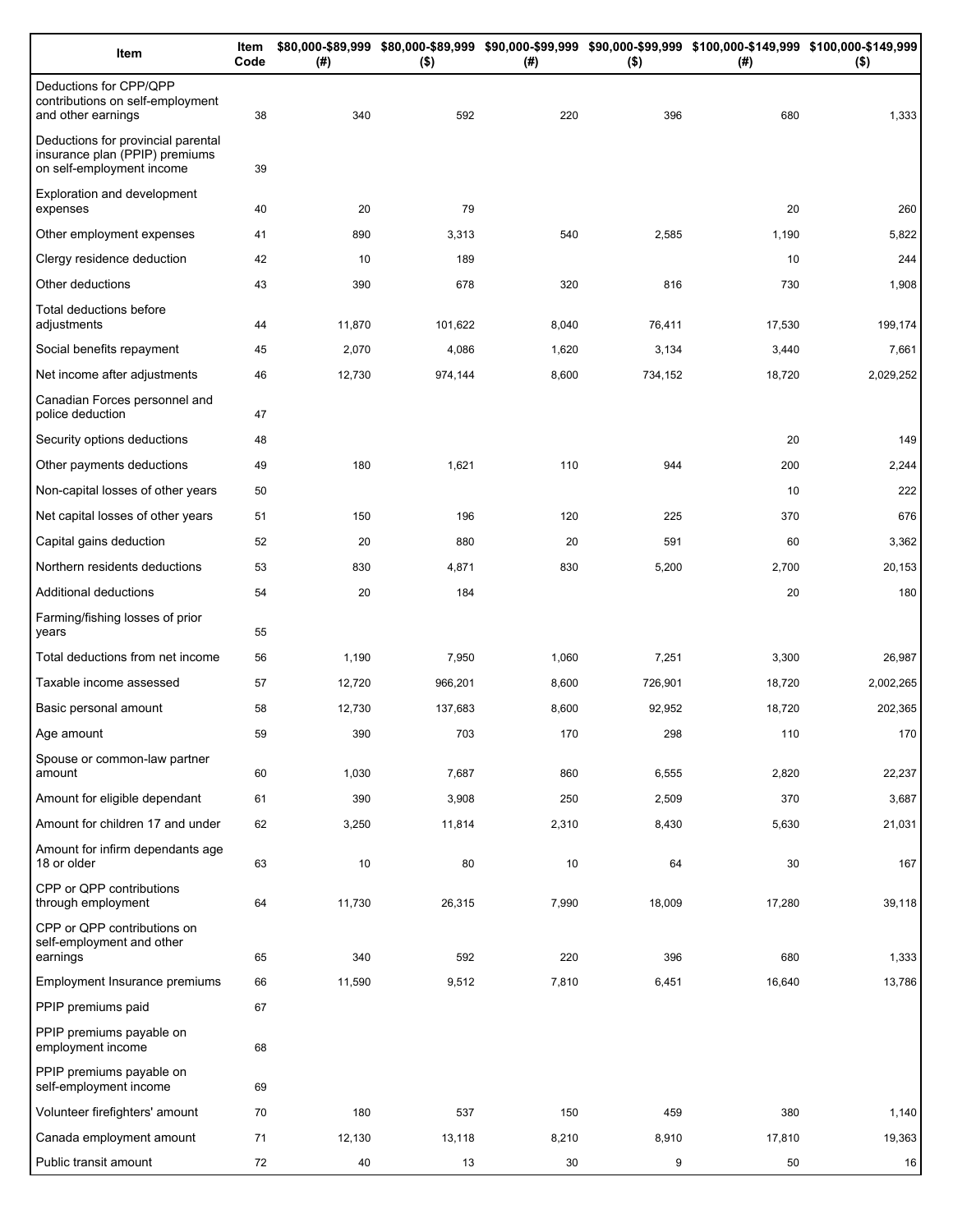| Item                                                                 | Item<br>Code | (# )   | $($ \$) | (#)   | $($ \$) | \$80,000-\$89,999 \$80,000-\$89,999 \$90,000-\$99,999 \$90,000-\$99,999 \$100,000-\$149,999 \$100,000-\$149,999<br>(#) | $($ \$) |
|----------------------------------------------------------------------|--------------|--------|---------|-------|---------|------------------------------------------------------------------------------------------------------------------------|---------|
| Children's fitness amount                                            | 73           | 2,000  | 1,190   | 1,340 | 803     | 3,360                                                                                                                  | 2,114   |
| Children's arts amount                                               | 74           | 850    | 446     | 610   | 324     | 1,400                                                                                                                  | 780     |
| Home buyers' amount                                                  | 75           | 160    | 765     | 130   | 625     | 310                                                                                                                    | 1,539   |
| Pension income amount                                                | 76           | 1,500  | 2,947   | 1,090 | 2,117   | 2,230                                                                                                                  | 4,304   |
| Caregiver amount                                                     | 77           | 170    | 786     | 140   | 642     | 300                                                                                                                    | 1,540   |
| Disability amount                                                    | 78           | 160    | 1,222   | 110   | 827     | 170                                                                                                                    | 1,290   |
| Disability amount transferred from<br>a dependant                    | 79           | 260    | 2,726   | 210   | 2,132   | 490                                                                                                                    | 5,075   |
| Interest paid on student loans                                       | 80           | 860    | 487     | 440   | 246     | 720                                                                                                                    | 358     |
| Tuition, education, and textbook<br>amounts                          | 81           | 840    | 3,270   | 450   | 1,590   | 780                                                                                                                    | 2,448   |
| Tuition, education, and textbook<br>amounts transferred from a child | 82           | 990    | 4,698   | 700   | 3,394   | 1,630                                                                                                                  | 7,924   |
| Amounts transferred from spouse<br>or common-law partner             | 83           | 270    | 1,333   | 230   | 1,078   | 550                                                                                                                    | 2,484   |
| Medical expenses                                                     | 84           | 2,000  | 5,144   | 1,020 | 2,695   | 1,860                                                                                                                  | 5,696   |
| Total tax credits on personal<br>amounts                             | 85           | 12,730 | 35,547  | 8,600 | 24,233  | 18,720                                                                                                                 | 53,995  |
| Allowable charitable donations<br>and government gifts               | 86           | 4,820  | 4,900   | 3,400 | 3,307   | 7,980                                                                                                                  | 9,273   |
| Eligible cultural and ecological<br>gifts                            | 87           |        |         |       |         |                                                                                                                        |         |
| Total tax credit on donations and<br>gifts                           | 88           | 4,750  | 1,322   | 3,350 | 889     | 7,900                                                                                                                  | 2,514   |
| Total federal non-refundable tax<br>credits                          | 89           | 12,730 | 36,869  | 8,600 | 25,122  | 18,720                                                                                                                 | 56,509  |
| Federal dividend tax credit                                          | 90           | 1,820  | 1,943   | 1,410 | 1,676   | 3,650                                                                                                                  | 6,782   |
| Overseas employment tax credit                                       | 91           | 40     | 319     | 50    | 400     | 230                                                                                                                    | 2,440   |
| Minimum tax carryover                                                | 92           | 20     | 67      | 10    | 38      | 70                                                                                                                     | 216     |
| Basic federal tax                                                    | 93           | 12,690 | 135,439 | 8,580 | 107,887 | 18,700                                                                                                                 | 335,662 |
| Federal Foreign Tax Credit                                           | 94           | 430    | 178     | 360   | 221     | 1,090                                                                                                                  | 1,733   |
| Federal Political contribution tax<br>credit                         | 95           | 60     | 11      | 60    | 12      | 130                                                                                                                    | 27      |
| <b>Investment Tax Credit</b>                                         | 96           | 20     | 19      |       |         | 30                                                                                                                     | 49      |
| Labour-sponsored funds tax credit                                    | 97           |        |         |       |         |                                                                                                                        |         |
| Alternative minimum tax payable                                      | 98           | 40     | 41      | 40    | 64      | 190                                                                                                                    | 344     |
| Net federal tax                                                      | 99           | 12,690 | 135,229 | 8,580 | 107,642 | 18,670                                                                                                                 | 333,855 |
| CPP contributions on<br>self-employment                              | 100          | 340    | 1,184   | 220   | 791     | 680                                                                                                                    | 2,665   |
| Social Benefits repayment                                            | 101          | 2,070  | 4,086   | 1,620 | 3,134   | 3,440                                                                                                                  | 7,661   |
| Net Provincial Tax                                                   | 102          | 12,700 | 86,906  | 8,580 | 68,326  | 18,680                                                                                                                 | 201,413 |
| Total tax payable                                                    | 103          | 12,710 | 227,406 | 8,590 | 179,894 | 18,700                                                                                                                 | 545,595 |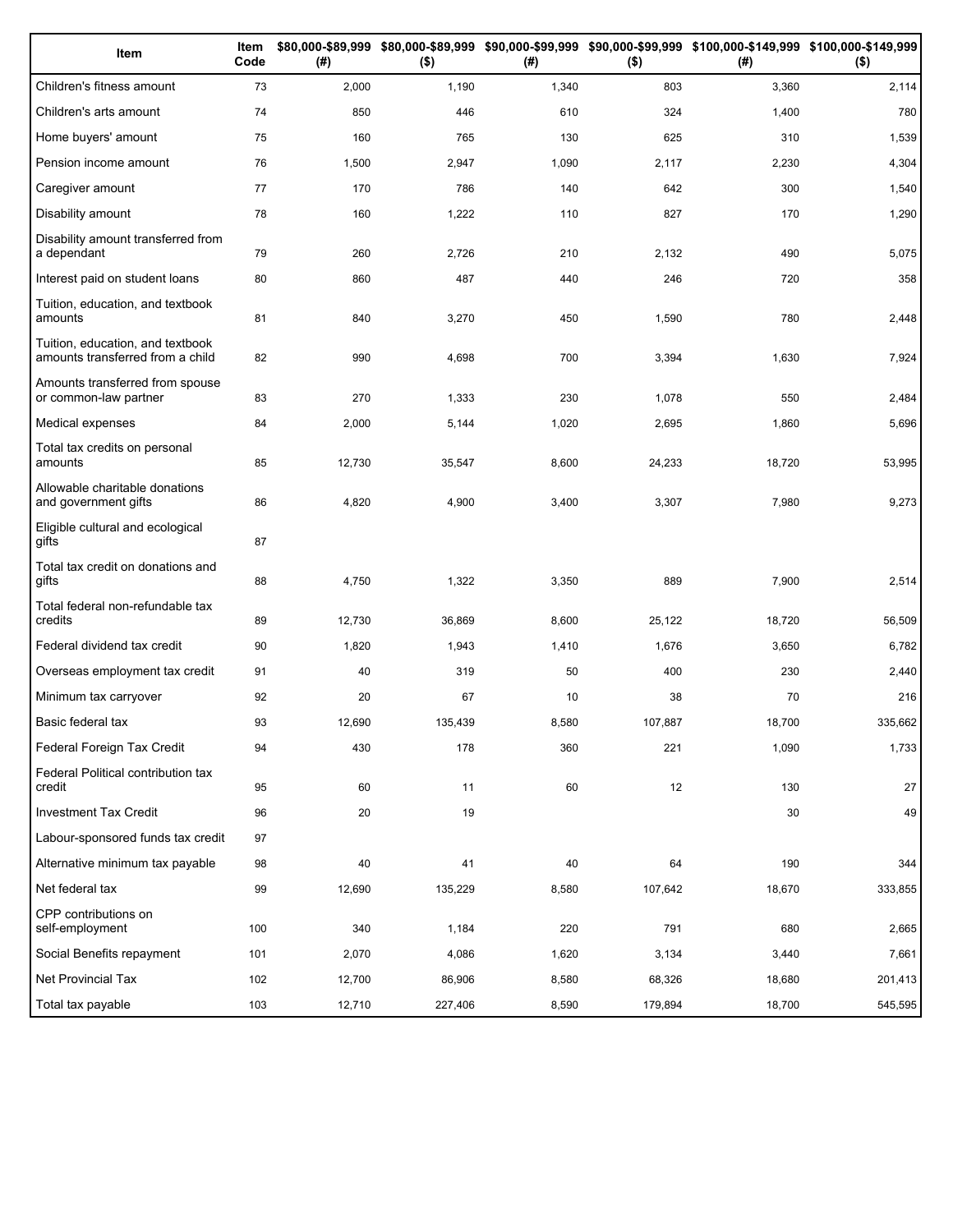| Item                                                                                           | Item<br>Code | (#)   | \$150,000-\$249,999 \$150,000-\$249,999<br>$($ \$) | \$250,000<br>and<br>over $(H)$ | \$250,000<br>and<br>over (\$) |
|------------------------------------------------------------------------------------------------|--------------|-------|----------------------------------------------------|--------------------------------|-------------------------------|
| Number of taxable returns                                                                      | $\mathbf{1}$ | 6,230 |                                                    | 2,150                          |                               |
| Number of non-taxable returns                                                                  | 2            |       |                                                    |                                |                               |
| Total number of returns                                                                        | 3            | 6,240 |                                                    | 2,150                          |                               |
| Employment income                                                                              | 4            | 5,560 | 862,470                                            | 1,780                          | 598,442                       |
| Commissions (from employment)                                                                  | 5            | 140   | 13,213                                             | 40                             | 11,454                        |
| Other employment income                                                                        | 6            | 1,330 | 23,000                                             | 330                            | 21,531                        |
| Old Age Security pension (OASP)                                                                | 7            | 520   | 2,506                                              | 280                            | 1,199                         |
| CPP or QPP benefits                                                                            | 8            | 830   | 6,515                                              | 340                            | 2,834                         |
| Other pensions or superannuation                                                               | 9            | 770   | 32,812                                             | 230                            | 16,343                        |
| Elected split-pension amount                                                                   | 10           | 120   | 470                                                | 30                             | 532                           |
| Universal Child Care Benefit (UCCB)                                                            | 11           | 70    | 99                                                 | 20                             | 26                            |
| Employment Insurance and other benefits                                                        | 12           | 420   | 2,258                                              | 30                             | 378                           |
| Taxable amount of dividends from taxable Canadian corporations                                 | 13           | 2,130 | 56,138                                             | 1,160                          | 133,409                       |
| Interest and other investment income                                                           | 14           | 2,350 | 6,395                                              | 1,300                          | 15,454                        |
| Net partnership income (Limited or non-active partners only)                                   | 15           | 40    | 64                                                 | 50                             | 263                           |
| Net rental income                                                                              | 16           | 690   | 2,373                                              | 320                            | 3,110                         |
| Taxable capital gains                                                                          | 17           | 1,090 | 16,185                                             | 710                            | 56,723                        |
| Registered retirement savings plan income (RRSP)                                               | 18           | 780   | 10,408                                             | 170                            | 6,197                         |
| Other income                                                                                   | 19           | 1,630 | 17,883                                             | 790                            | 17,711                        |
| Net business income                                                                            | 20           | 350   | 20,474                                             | 120                            | 15,015                        |
| Net professional income                                                                        | 21           | 430   | 49,457                                             | 480                            | 96,965                        |
| Net commission income                                                                          | 22           | 70    | 8,002                                              | 30                             | 6,019                         |
| Net farming income                                                                             | 23           |       |                                                    |                                |                               |
| Net fishing income                                                                             | 24           | 80    | 7,368                                              | 30                             | 6,917                         |
| Workers' compensation benefits                                                                 | 25           | 30    | 482                                                |                                |                               |
| Social assistance payments                                                                     | 26           |       |                                                    |                                |                               |
| Net federal supplements                                                                        | 27           |       |                                                    |                                |                               |
| Total income assessed                                                                          | 28           | 6,240 | 1,138,931                                          | 2,150                          | 1,012,082                     |
| Registered pension plan contributions (RPP)                                                    | 29           | 1,940 | 13,851                                             | 420                            | 4,597                         |
| <b>RRSP</b> deduction                                                                          | 30           | 4,210 | 63,898                                             | 1,430                          | 30,904                        |
| Deduction for elected split-pension amount                                                     | 31           | 480   | 9,485                                              | 100                            | 2,493                         |
| Annual union, professional, or like dues                                                       | 32           | 2,230 | 3,646                                              | 330                            | 749                           |
| Child care expenses                                                                            | 33           | 150   | 993                                                | 40                             | 227                           |
| <b>Business investment loss</b>                                                                | 34           |       |                                                    |                                |                               |
| Moving expenses                                                                                | 35           | 60    | 926                                                |                                |                               |
| Support payments made                                                                          | 36           | 90    | 2,142                                              | 70                             | 3,343                         |
| Carrying charges and interest expenses                                                         | 37           | 1,130 | 3,087                                              | 610                            | 6,696                         |
| Deductions for CPP/QPP contributions on self-employment and other earnings                     | 38           | 420   | 890                                                | 240                            | 519                           |
| Deductions for provincial parental insurance plan (PPIP) premiums on<br>self-employment income | 39           |       |                                                    |                                |                               |
| Exploration and development expenses                                                           | 40           | 60    | 700                                                | 60                             | 1,878                         |
| Other employment expenses                                                                      | 41           | 500   | 3,732                                              | 150                            | 1,818                         |
| Clergy residence deduction                                                                     | 42           |       |                                                    |                                |                               |
| Other deductions                                                                               | 43           | 190   | 1,272                                              | 90                             | 3,123                         |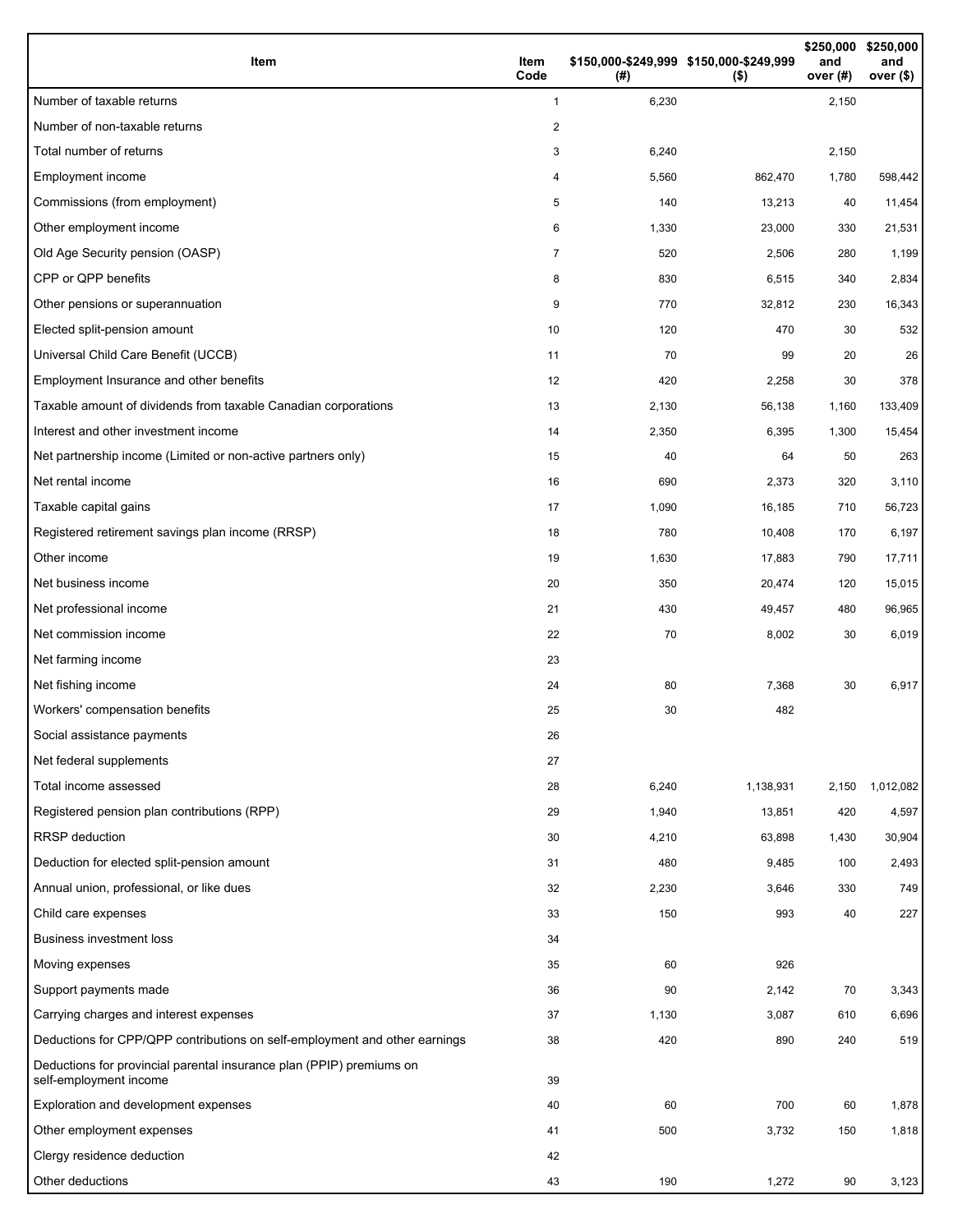| Item                                                              | <b>Item Code</b> | (#)   | \$150,000-\$249,999 \$150,000-\$249,999<br>$($ \$) | \$250,000<br>and<br>over (#) | \$250,000<br>and<br>over $($)$ |
|-------------------------------------------------------------------|------------------|-------|----------------------------------------------------|------------------------------|--------------------------------|
| Total deductions before adjustments                               | 44               | 5,760 | 104,723                                            | 1,900                        | 56,724                         |
| Social benefits repayment                                         | 45               | 720   | 3,002                                              | 220                          | 1,277                          |
| Net income after adjustments                                      | 46               | 6,240 | 1,031,206                                          | 2,150                        | 954,080                        |
| Canadian Forces personnel and police deduction                    | 47               |       |                                                    |                              |                                |
| Security options deductions                                       | 48               | 50    | 534                                                | 50                           | 6,589                          |
| Other payments deductions                                         | 49               |       |                                                    |                              |                                |
| Non-capital losses of other years                                 | 50               |       |                                                    |                              |                                |
| Net capital losses of other years                                 | 51               | 260   | 633                                                | 190                          | 1,115                          |
| Capital gains deduction                                           | 52               | 80    | 7,897                                              | 110                          | 25,578                         |
| Northern residents deductions                                     | 53               | 710   | 5,651                                              | 110                          | 712                            |
| Additional deductions                                             | 54               | 10    | 231                                                |                              |                                |
| Farming/fishing losses of prior years                             | 55               |       |                                                    |                              |                                |
| Total deductions from net income                                  | 56               | 1,100 | 15,503                                             | 430                          | 34,562                         |
| Taxable income assessed                                           | 57               | 6,240 | 1,015,804                                          | 2,150                        | 919,518                        |
| Basic personal amount                                             | 58               | 6,240 | 67,362                                             | 2,150                        | 23,045                         |
| Age amount                                                        | 59               |       |                                                    |                              |                                |
| Spouse or common-law partner amount                               | 60               | 1,180 | 9,775                                              | 420                          | 3,686                          |
| Amount for eligible dependant                                     | 61               | 70    | 739                                                | 20                           | 232                            |
| Amount for children 17 and under                                  | 62               | 2,060 | 8,204                                              | 750                          | 3,082                          |
| Amount for infirm dependants age 18 or older                      | 63               | 10    | 60                                                 |                              |                                |
| CPP or QPP contributions through employment                       | 64               | 5,320 | 11,975                                             | 1,570                        | 3,462                          |
| CPP or QPP contributions on self-employment and other earnings    | 65               | 420   | 890                                                | 240                          | 519                            |
| Employment Insurance premiums                                     | 66               | 4,730 | 3,877                                              | 1,160                        | 907                            |
| PPIP premiums paid                                                | 67               |       |                                                    |                              |                                |
| PPIP premiums payable on employment income                        | 68               |       |                                                    |                              |                                |
| PPIP premiums payable on self-employment income                   | 69               |       |                                                    |                              |                                |
| Volunteer firefighters' amount                                    | 70               | 70    | 210                                                |                              |                                |
| Canada employment amount                                          | 71               | 5,680 | 6,186                                              | 1,840                        | 2,006                          |
| Public transit amount                                             | 72               |       |                                                    |                              |                                |
| Children's fitness amount                                         | 73               | 1,380 | 1,003                                              | 510                          | 402                            |
| Children's arts amount                                            | 74               | 670   | 449                                                | 240                          | 179                            |
| Home buyers' amount                                               | 75               | 50    | 225                                                |                              |                                |
| Pension income amount                                             | 76               | 870   | 1,667                                              | 250                          | 489                            |
| Caregiver amount                                                  | 77               | 90    | 438                                                | 20                           | 84                             |
| Disability amount                                                 | 78               | 60    | 415                                                | 20                           | 166                            |
| Disability amount transferred from a dependant                    | 79               | 150   | 1,477                                              | 50                           | 495                            |
| Interest paid on student loans                                    | 80               | 150   | 86                                                 | 30                           | 25                             |
| Tuition, education, and textbook amounts                          | 81               | 190   | 728                                                | 50                           | 208                            |
| Tuition, education, and textbook amounts transferred from a child | 82               | 660   | 3,360                                              | 260                          | 1,432                          |
| Amounts transferred from spouse or common-law partner             | 83               | 200   | 838                                                | 60                           | 272                            |
| Medical expenses                                                  | 84               | 650   | 2,123                                              | 320                          | 1,770                          |
| Total tax credits on personal amounts                             | 85               | 6,240 | 18,317                                             | 2,150                        | 6,381                          |
| Allowable charitable donations and government gifts               | 86               | 3,250 | 6,254                                              | 1,310                        | 6,362                          |